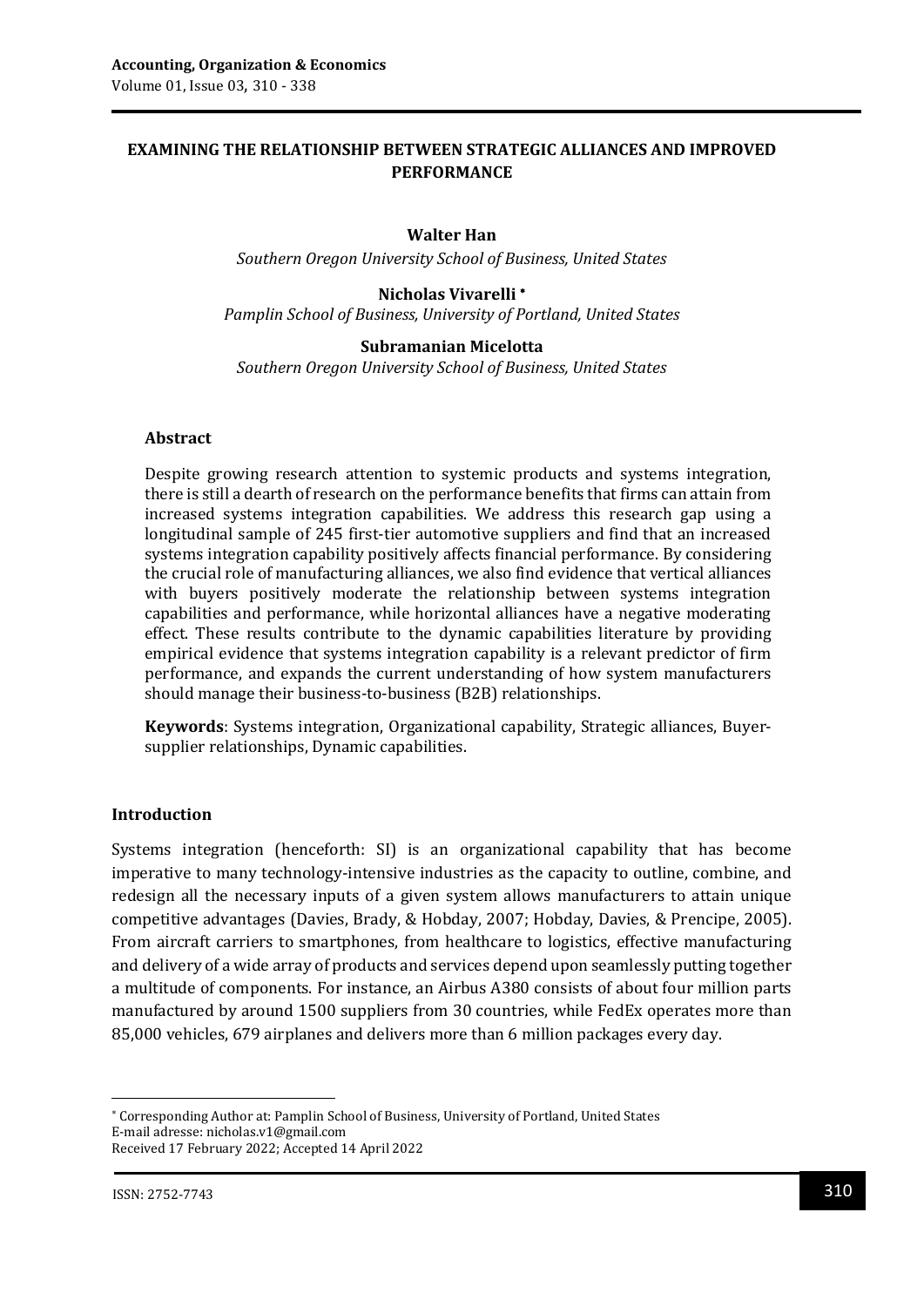Indeed, scholars have argued that systems integrators can achieve a more powerful position in the value chain and increase value creation from the assimilation of multiple technologies, skills, and the development of architectural innovations (Ahuja, Lampert, & Novelli, 2013; Galunic & Eisenhardt, 2001). Firms like Boeing, Samsung, and IBM have achieved a dominant role in their respective industries due to superior SI capabilities, which are also considered an important industrial marketing strategy (Artto, Valtakoski, & Karki, ¨ 2015; Mattsson, 1973). However, performance benefits of SI may decline due to increased operational, managerial, and adjustment costs (Davies & Brady, 2000; Prencipe, 2000). Manufacturers, therefore, have faced the dilemma of pursuing SI versus individual component specialization, which require different capabilities in terms of internal and external production routines.

Surprisingly, despite early works acknowledging the important role of SI in many industries along with the case-based evidence establishing SI as a capability that provides firms with competitive advantages (Davies et al., 2007; Hobday et al., 2005), as well as the recent calls for the study of mechanisms underlying the benefits attained from SI (Gholz, James, & Speller, 2018), there is still a dearth of empirical evidence and theoretical clarity on how increased SI capabilities affect financial performance. In this study, we attempt to fill this gap by investigating the following research question: Can manufacturers improve performance by increasing their SI capabilities? Our investigation focuses specifically on the case of SI performed by component suppliers, which revolves around the capacity to produce subassemblies or complete final products composed ofof multiple interrelated parts.

Previous research has found that SI rests upon several internal and external competencies such as broad technological knowledge, internal orchestration of routines, and supply chain management (Brusoni, Prencipe, & Pavitt, 2001; Davies et al., 2007). Therefore, SI is a capability intrinsically related to the management of vertical integration and outsourcing decisions. It involves the "twin" processes of concomitantly producing in-house and obtaining input from suppliers as well as further integrating systemic solutions downstream (Artto et al., 2015; Hobday et al., 2005; Paliwoda & Bonaccorsi, 1993).

As SI implies sourcing of several inputs and requires increased coordination with vertical partners, system integrators must attain not only superior internal capabilities but also successfully manage their multiple relationships across the supply chain. Hence, the degree to which SI capabilities can result in superior firm performance may be contingent upon how well firms manage their interorganizational relationships. To this end, system integrators may need to develop close relationships with their vertical and horizontal supply chain partners in the form of strategic alliances. Strategic alliances represent an important mechanism of knowledge transfer and interfirm coordination that can play a crucial role in a firm's learning, productivity and, profitability, also shaping the development of SI capabilities (Khanna, Gulati, & Nohria, 1998; Rindfleisch & Moorman, 2001; Rothaermel, 2001).

Drawing on a longitudinal sample of 245 automotive first-tier suppliers (i.e., suppliers that supply parts and or systems directly to original equipment manufacturers like Ford, Toyota, BMW, etc.), we assess how increasing the manufacturing of systemic products influences firm performance. Moreover, we also investigate how manufacturing alliances with buyers and other suppliers can influence how suppliers reap performance benefits from increased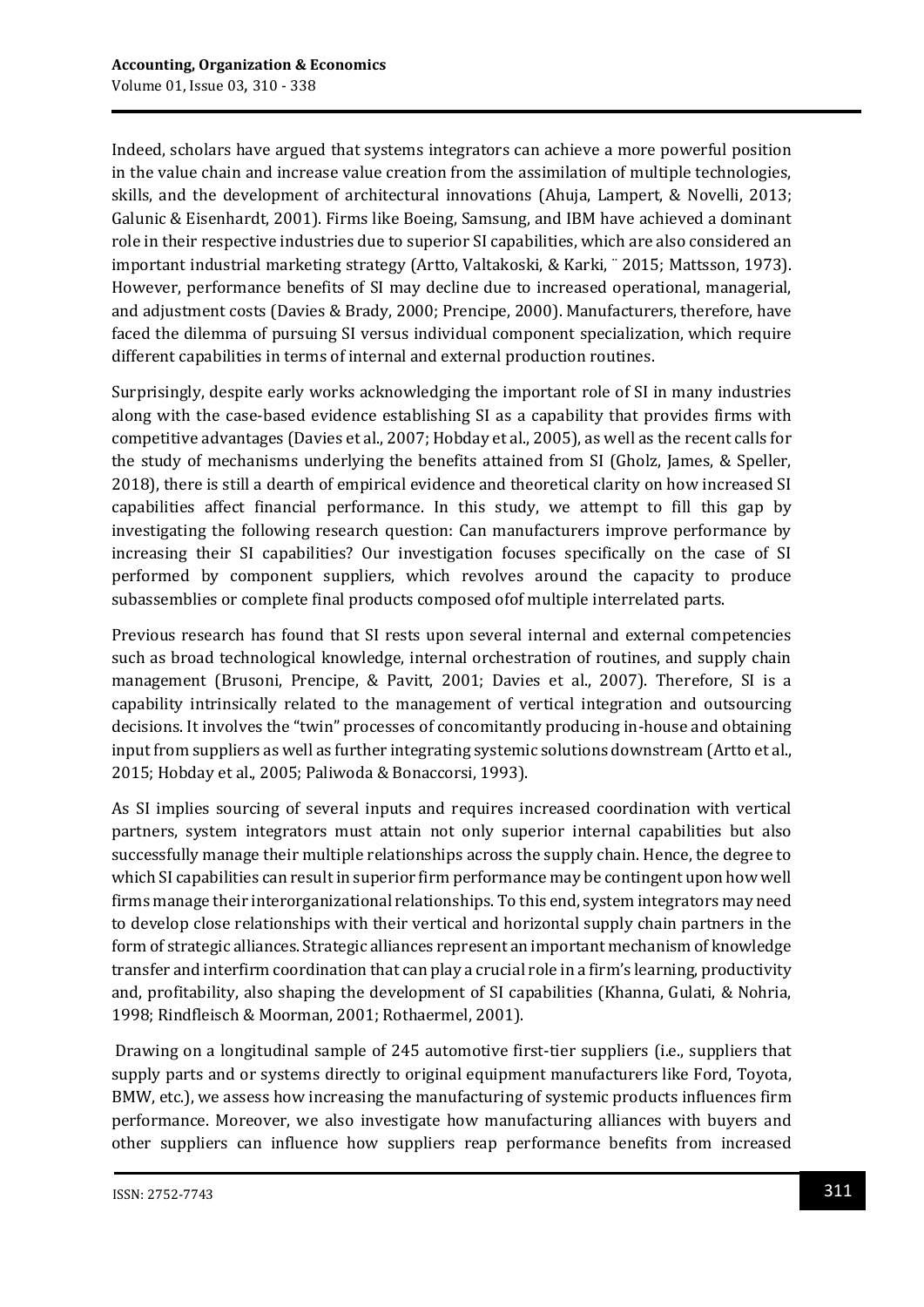investments in SI since such alliances can serve different purposes based on their vertical or horizontal orientation. The automotive industry is an ideal setting for the investigation of SI manufacturing given that its supply chain structure has clearly-defined production roles and interorganizational relationships are very important for manufacturing due to the increased complexity and technological interdependencies of vehicles and components (Jacobides, MacDuffie, & Tae, 2016; MacDuffie & Fujimoto, 2010).

Our findings provide important theoretical contributions. First, we extend the dynamic capabilities literature by offering empirical evidence that increased SI capability results in superior firm performance and identify two important contingency factors influencing the link between SI and firm performance. We highlight that SI is a dynamic capability that requires successful management of multiple within- and interfirm competencies to lead to competitive advantages, contributing to the notion that dynamic capabilities should be viewed under a more holistic lens (Teece, 2018). Second, our findings also contribute to the literature on the effects of SI and complex product management on firm performance, and more importantly, how manufacturing alliances moderate this relationship (Davies et al., 2007; Prencipe, 2000). Lastly, we advance knowledge on business-to-business (B2B) relationships by providing empirical evidence on the role that strategic alliances play on value capture from SI.

## **Conceptual development**

## *SI and industrial marketing*

Scholars have defined SI as the capability to design, integrate, and coordinate multiple components, tasks, and technologies, internally or externally, into systemic solutions (Davies et al., 2007; Hobday et al., 2005; Salonen, Gabrielsson, & Al-Obaidi, 2006). Therefore, systems integrators have to develop superior manufacturing and knowledge integration capabilities, including a broader and deeper range of knowledge of the product technologies produced inhouse as well as the technologies of outsourced components (Brusoni et al., 2001; Prencipe, 2000). Hobday et al. (2005) argue that SI is a core capability of successful modern hightechnology firms that can convert the integration of multiple technologies and components into competitive advantages.

SI is a capability needed in complex product industries, and as such, it has received a great amount of attention in the industrial marketing literature (Grant, 2019). For example, studies on the aircraft, automotive, and computer industries provide a description of how the evolution of products' design and life cycles caused firms to adjust their organizational boundaries and capabilities, leading to producttechnology specialization and SI (Jacobides et al., 2016; Jacobides & Tae, 2015). Moreover, SI can also result from a deliberate strategy to increase value capture via integration of horizontal, upstream, or downstream activities (Crespin-Mazet, Romestant, & Salle, 2019; Salonen et al., 2006).

Studies on SI in the context of industrial marketing have identified several characteristics pertaining to this capability (Davies et al., 2007; Salonen et al., 2006). Davies et al. (2007) point out that some firms operate as pure systems sellers (i.e., vertically integrated firms controlling the production of all components of a system ), while some others act as pure systems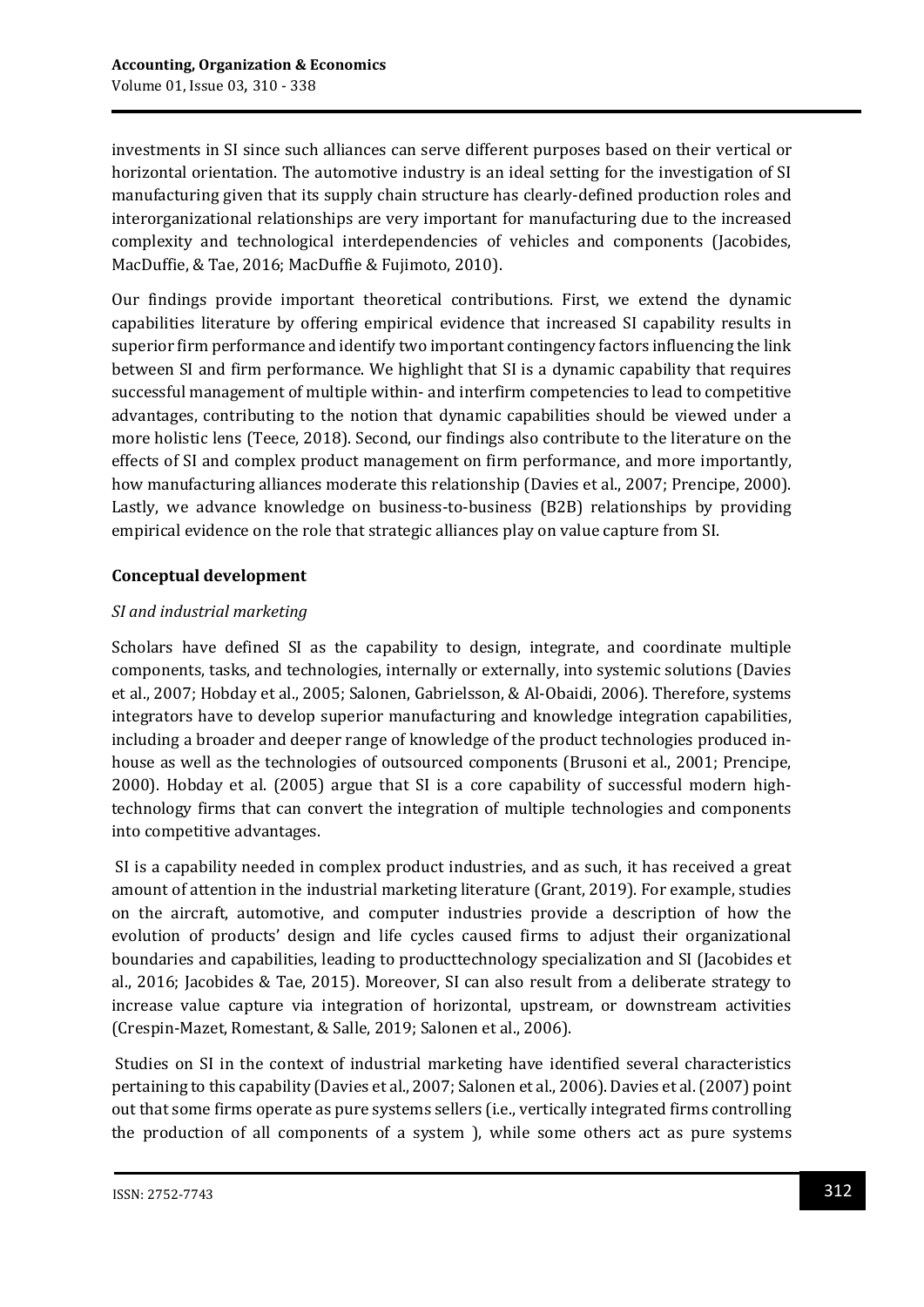integrators (i.e., firms that design and outsource components and integrate them using the market to select inputs). However, a clear-cut distinction may not always be observable. More importantly, they provide evidence that firms can combine both characteristics, concluding that "a more complex pattern of organizational forms is emerging, combining elements of both systems selling and systems integration" (Davies et al., 2007: 192). Likewise, in this study, we view systems integrators as firms having traits at the intersection between pure systems seller and pure systems integrator. That is, we focus our study on firms that manufacture most of their key individual components in-house but also manage strategic manufacturing relationships with suppliers and buyers.

Likewise, systems are composed of multiple components and technologies embedded in a single overarching function and can be managed via vertical integration, outsourcing, or both, therefore requiring multiple internal and external competencies in terms of assembly, design, and managerial coordination of complex systems (Crespin-Mazet et al., 2019; Davies et al., 2007). For example, Fourcade and Midler (2004) note that migrating from single-component manufacturing to the production of automotive systems, like the front-end module (which comprises headlamps, radiator, condenser, fans, and motor), involves the acquisition of new technological and manufacturing capabilities. In doing so, firms can attain competitive advantages from SI as they are able to provide a superior solution to customers via efficient integration of a network of internal and external routines, in contrast to other suppliers of specialized, nonintegrated solutions.

SI is a capability best suited for competitive advantage when products are complex and costly to assemble, modularization is limited, and there are no well-defined standards for outsourced components in the industry. However, SI capabilities can offer little advantage to firms in industries where component interfaces are standardized across products and modular designs are the norm. That is because when modularization is well advanced, the value-added in the task of assembling standardized components and modules is reduced significantly (Bhattacharya, Gupta, & Hasija, 2018; Jacobides, Knudsen, & Augier, 2006). For example, scholars have investigated how value-creation and -capture capabilities migrated upstream from systems integrators to component specialists in the computer industry as modularization and standardization of components evolved and the SI capabilities of firms such as Dell and Compaq became less valuable and easily replicated (Jacobides & Tae, 2015). Thus, it is important to note that the arguments we develop further in this manuscript mostly, albeit not exclusively, apply to industries in which, for various reasons (see Jacobides et al., 2016), there are limits to modularization and product standardization (e.g., automotive, aircraft, military systems, aerospace, etc.). In such industries, scholars have noted that systems integrators are able to raise the value of their products due to increased product differentiation and reduced imitation (Hobday, 1998; Salonen et al., 2006). However, there is still a lack of empirical assessments validating the theoretical assumptions of the positive effects of increased SI capability on firm performance and a lack of theoretical development on the potential contingencies influencing this relationship.

*Theoretical framework and hypotheses*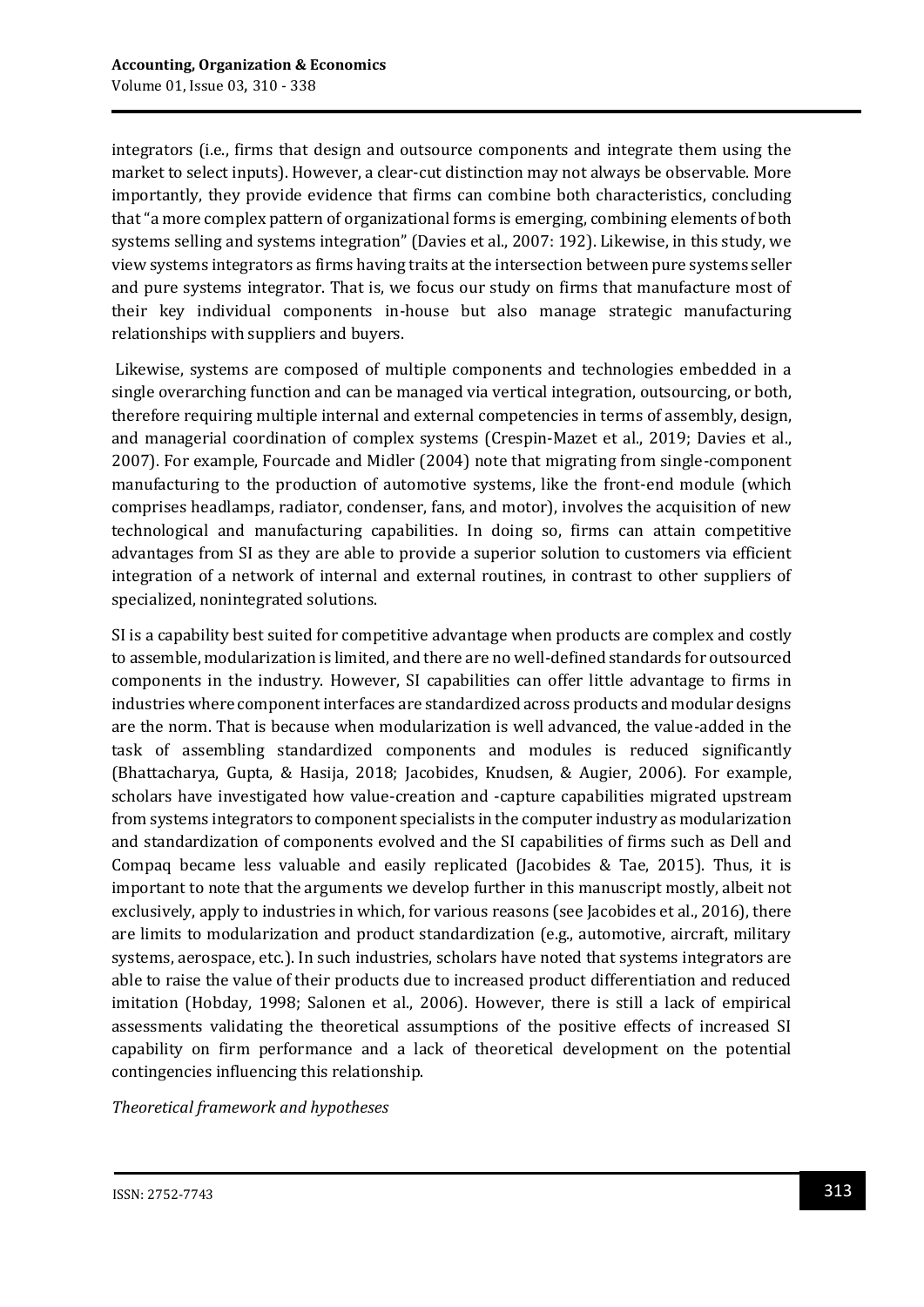The SI literature has its theoretical underpinnings grounded on the resources/capabilitiesbased view (Chandler, 1992; Helfat & Winter, 2011; Hoopes & Madsen, 2008; Wernerfelt, 1984), as SI requires firms to develop and orchestrate several capabilities related to supply chain management, product manufacturing, and knowledge management (Brusoni et al., 2001; Davies & Brady, 2000; Hobday et al., 2005). In particular, dynamic capabilities are conceptualized as the "capacity of an organization to purposefully create, extend, or modify its resource base" (Helfat et al., 2007: 4) and are based on a "stable pattern of collective activity through which the organization systematically generates and modifies its operating routines" (Zollo & Winter, 2002: 340). These capabilities alter the way the firm makes its living and "promote economically significant change" (Helfat & Winter, 2011: 1249). As Schilke, Hu and Helfat (2018: 26) note: "Dynamic capabilities are proposed to confer a competitive advantage by adding unique value to the firm through systematic change".

Hobday et al. (2005: 1110) suggest that SI is an "empirical instantiation of a firm's dynamic capabilities, and therefore key to the broader competitive strategy of the firm", given that SI requires the reconfiguration of a firm's resources and alteration of routines (Prencipe, 2000; Teece, Pisano, & Shuen, 1997). Previous research, based on case studies, has found that increasing SI capabilities is an important driver of competitive advantages, however building this capability involves substantial costs associated with supply chain coordination, upgrade of manufacturing practices, and learning (Brusoni et al., 2001; Hobday et al., 2005). This suggests there exists a tension between value creation via SI and value capture due to the increased costs involved in the sustenance of this capability. In this study, we seek to shed light on this research stream by quantitatively testing the assumption that increased SI capabilities will provide firms with performance benefits.

This study is based on the notion that SI is a dynamic capability which needs to be successfully managed internally and externally. That is, as systemic products require coordination of multiple production routines developed not only in-house but also with suppliers and customers, system manufacturers have to properly manage the integration of components into a final product together with the challenges of tacit knowledge transfer routines. Past research has recognized strategic alliances as viable means for firms to improve efficiency and innovativeness with their partners (Hamel, Doz, & Prahalad, 1989; Lavie & Rosenkopf, 2006; Sluyts, Matthyssens, Martens, & Streukens, 2011; Wong, Tjosvold, & Zhang, 2005). Drawing from a social capital perspective (Alejandro Portes, 1998; Baker, 1990; Nahapiet & Ghoshal, 1998), scholars have noted that when a firm increases its network size in terms of the number of strategic alliances, it can access different knowledge pools and the complementary assets necessary to create new products and increase productivity (Lahiri & Narayanan, 2013; Lavie, 2007; Rothaermel & Deeds, 2004; Terjesen, Patel, & Covin, 2011). Moreover, collaborations via strategic alliances also foster the acquisition and development of new knowledge and resources otherwise not available to isolated firms (Ahuja, 2000). In this context, since collaborative activities formed in B2B relationships with vertical and horizontal partners have an important role in allowing systems integrators to achieve their goals of streamlined production and learning (Adams & Graham, 2017; Mitchell & Singh, 1996; Nobeoka, Dyer, & Madhok, 2002), it should also influence the extent to which they attain performance benefits from increased investments in SI.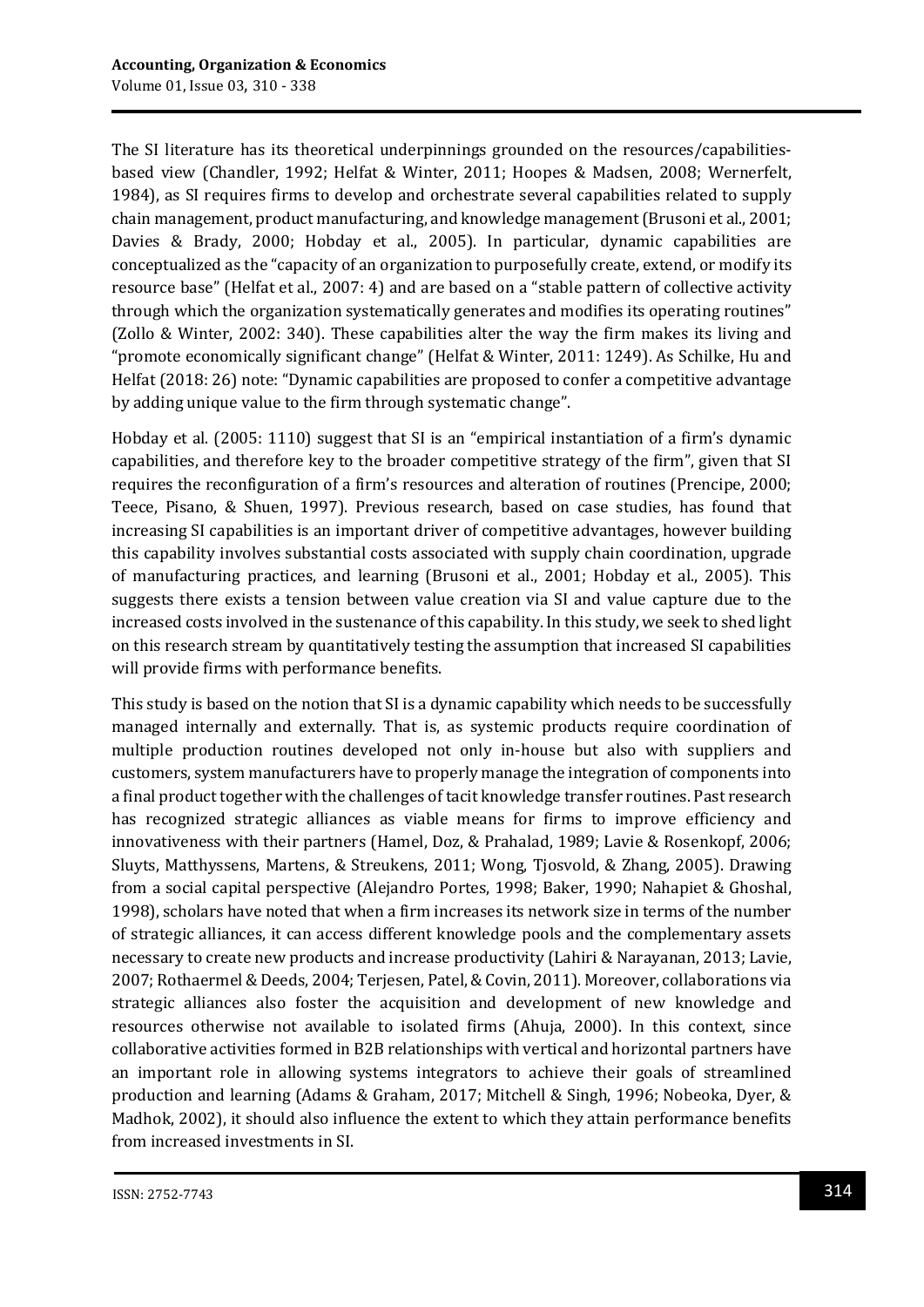Recent studies have pointed out that the performance effects of an increased portfolio of alliances are dependent on the context and firmspecific attributes that can shape significantly the costs and benefits attributed to managing multiple alliances (Bos, Faems, & Noseleit, 2017; Hashai, Kafouros, & Buckley, 2018). In the case of systems integrators, the literature has suggested that alliances could facilitate the deployment of complex products more efficiently (Dosi, Hobday, Marengo, & Prencipe, 2002). However, there still exists a lack of clarity and empirical evidence on how and what type of alliances are more beneficial to the performance of systems integrators. In this study, given our focus on vertically integrated component suppliers, we specifically address the moderating role of suppliers' vertical manufacturing alliances with buyers and supplier-supplier horizontal manufacturing alliances. The theoretical framework for this study, therefore, is grounded on the dynamic capabilities and alliances management literature which combined represent the conceptual basis of our hypotheses' development.

#### *SI and firm performance*

As explained above, SI is a dynamic capability in which internal resources need to be reconfigured, which is a costly process. Firms will engage in this endeavor only if its prospective benefits, however uncertain, are likely to exceed reconfiguration costs. In this context, , the boundary conditions of our theoretical development revolve around the firm's product manufacturing capabilities to generate superior value via integrated product solutions. We conjecture that increasing SI capabilities should allow suppliers to increase performance mainly for two reasons. First, SI is an instrument of value creation as the firm becomes capable of providing more holistic solutions and cost reductions to their customers (Davies et al., 2007; Mattsson, 1973; Salonen et al., 2006; Slywotzky, 1995). For example, computer and mobile phone component manufacturers such as IBM and Ericsson have evolved from the manufacturing of specific components to the production of complete final products by expanding activities downstream using a customercentric approach (Davies et al., 2007; Gerstner, 2002). System suppliers are usually required to work closely with their customers so as to reduce coordination costs and leverage knowledge-sharing gains (Crespin-Mazet et al., 2019; Hobday et al., 2005). This increased interaction with clients allows systems suppliers to absorb important technological knowledge and learn about its customer's preferences (Alcacer & Oxley, 2014). Therefore, increasing SI necessitates building important capabilities related to the reorganization of its internal manufacturing and learning processes, which, in turn, allows firms to successfully deploy customer solutions.

Second, SI also requires firms to develop increased upstream technological capabilities that foster value creation via innovation and design control. In the automotive industry, for example, scholars have pointed out that as automakers began to increasingly delegate the manufacturing and design of complete modular systems to first-tier suppliers, suppliers had to invest heavily in system manufacturing capabilities which in turn allowed them to retain technological control of systems (Whitford & Zirpoli, 2014). As automotive suppliers started to assume responsibility for R&D projects outsourced by automakers via black box developments (Srinivasan & Brush, 2006), they have increasingly leveraged technological capabilities resulting in superior profit margins (Berret, Mogge, & Schlick, 2016). Systems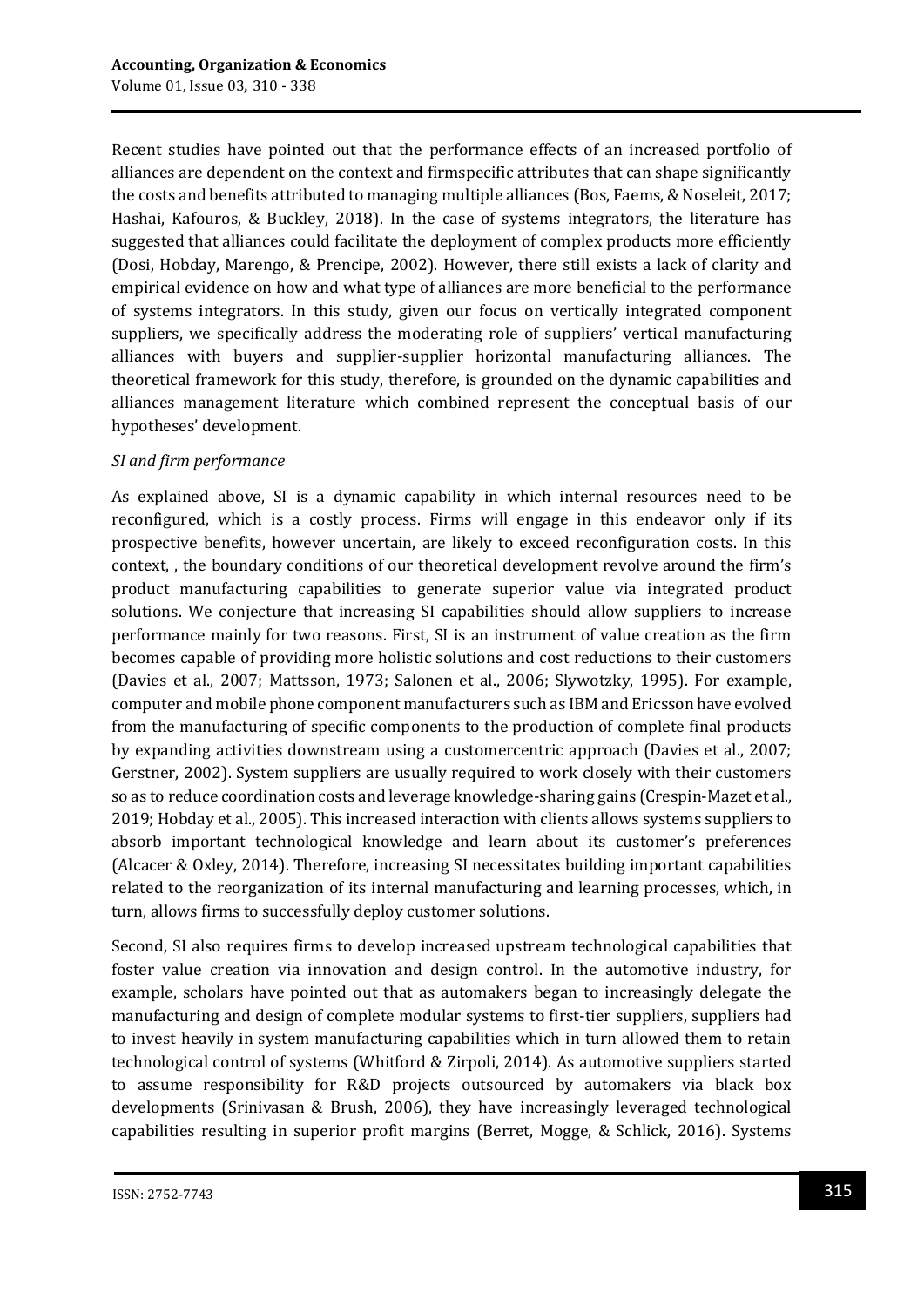suppliers, therefore, have become more proactive in terms of new product developments and have increased investments in more complex, technologically advanced products (Jacobides et al., 2016). In sum, SI is an activity that involves the formulation of customer-centric solutions and the generation of relevant product innovations. As a dynamic capability, SI fosters the development of superior managerial, technological, and problem-solving skills (Davies et al., 2007; Mitchell & Singh, 1996; Novak & Eppinger, 2001; Salonen et al., 2006).

However, systems are intrinsically related with higher levels of product complexity, which raises difficulties for the development of new products, heuristic learning, and coordination between supply chain partners (Ethiraj, Ramasubbu, & Krishnan, 2012). Scholars have suggested that systems integrators face increased costs associated to upgrading manufacturing capabilities and investing in knowledge absorption across several component technology areas (Magnusson, Tell, & Watson, 2005; Prencipe, 1997). Although these costs can hamper the performance benefits that increased SI may bring, we theorize that the aforementioned advantages attained from SI should overcome these costs as the firm strengthen this capability. Indeed, several case studies have provided detailed evidence that although firms face many challenges to upgrade their product manufacturing capabilities after deciding to produce systems , the inherent superior value-adding attributes of systems to buyers and the potential for architectural innovation and design control still allow systems integrators to attain increased financial performance (Fourcade & Midler, 2004). Yet, systems are more difficult to imitate and reverse engineer due to their increased complexity (Lippman & Rumelt, 1982; Pil & Cohen, 2006). In this context, the substitution of systems suppliers can be very costly since both the buyer and supplier need to sustain high levels of knowledge sharing and deploy large fixed-asset investments, which increase the bargaining power of system suppliers (Davies et al., 2007; Salonen et al., 2006). Thus, we hypothesize that:

**Hypothesis 1.** The greater a supplier's SI capability, the greater its financial performance.

## *The moderating role of vertical manufacturing alliances*

As previously alluded to, SI is an activity that demands investments in knowledge-sharing routines with external partners due to the increased complexity involved in integrating multiple components and a diverse set of technologies (Dosi et al., 2002). Previous research on SI has found that although these firms must build strong in-house manufacturing capabilities, they also need to strengthen their relationship with external players such as buyers and suppliers in order to streamline production and absorb critical knowledge from these partners (Dosi et al., 2002; Kamuriwo & Baden-Fuller, 2016; Prencipe, 2000). Strategic alliances, therefore, can be a very useful mechanism in which systems integrators can leverage efficiency and learning gains from their relationships.

Indeed, scholars have pointed out that an increase in the firm's network size, also seen as the structural dimension of a firm's social capital (Nahapiet & Ghoshal, 1998), can generate benefits to the firm's learning and operational activities (George, Zahra, Wheatley, & Khan, 2001; Lahiri & Narayanan, 2013). Managing a portfolio of alliances has also been considered a dynamic capability since it involves the reconfiguration of a firm's resources and higher-order managerial capabilities (Helfat & Winter, 2011; Schilke, 2014). Strategic alliances provide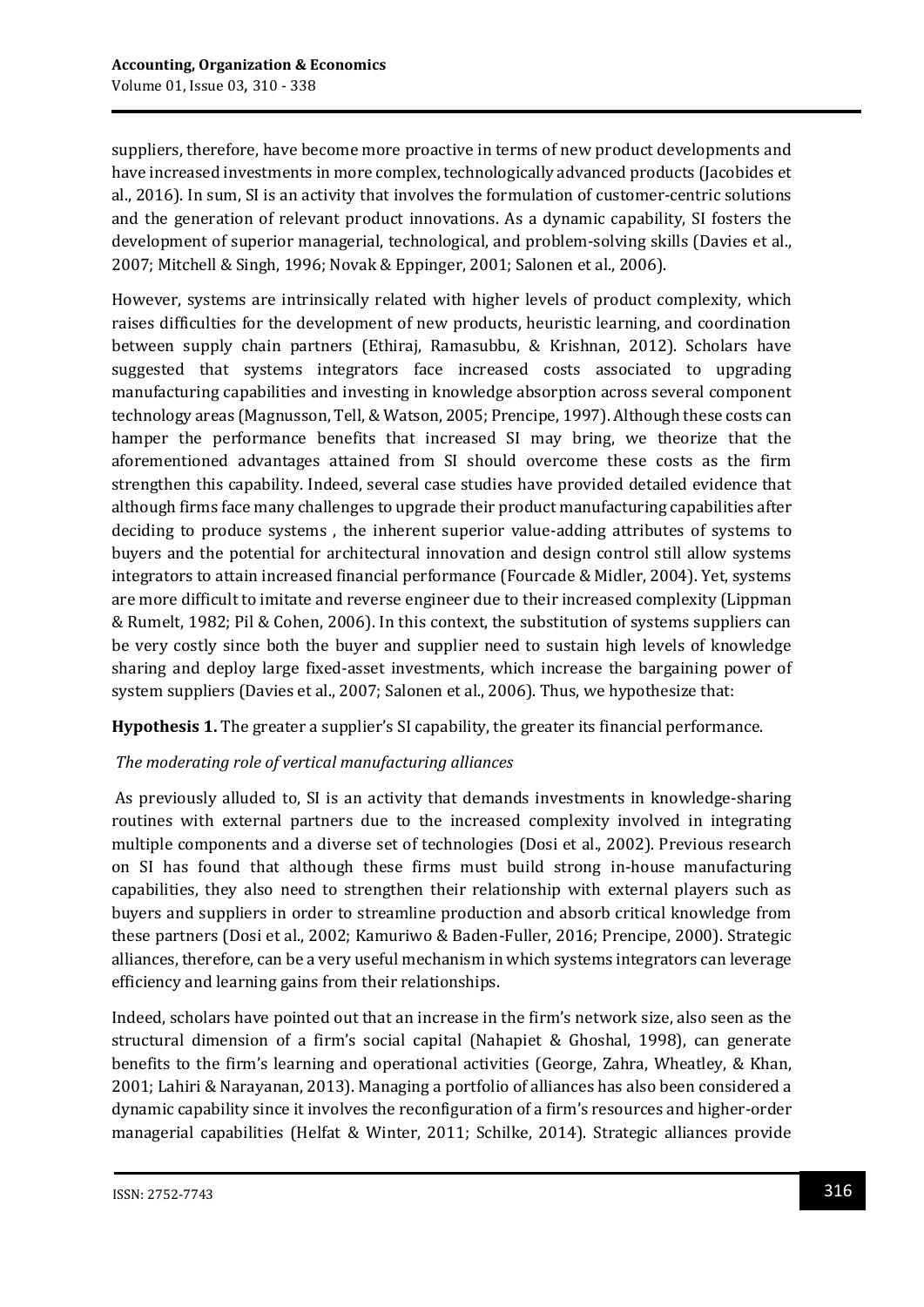firms with access to key resources and knowledge, which, combined with the firm's internal capabilities, can become an important competitive advantage. Alliances also tend to strengthen as firms reinforce asset commitment and relational embeddedness over time (Inkpen & Currall, 2004; Uzzi, 1996). However, researchers have noted that interfirm rivalry and managerial complexity are key factors that can inhibit alliances' success due to increased coordination complexity and opportunistic behavior (Park & Ungson, 2001). This means that alliances established by firms with intense inter-partner rivalry and coordination challenges have a greater likelihood to fall short in generating their expected outputs and fail (Arslan, 2018; Asgari, Tandon, Singh, & Mitchell, 2018). In the cases of system suppliers, we posit that manufacturing alliances with buyers should benefit their systems' deployment since buyersupplier alliances are usually characterized by increased resource complementarity and welldefined roles that are important elements of more efficient operations (Bensaou & Anderson, 1999; Wong et al., 2005).

Thus, in the case of vertical manufacturing alliances with buyers, which have the main goal of improving operational efficiency and knowledge-sharing routines (Aoshima, 2002; Dyer & Singh, 1998; Srinivasan & Brush, 2006), we expect that increasing the number of such alliances will help suppliers leverage the performance gains from SI, for several reasons. First, vertical alliances with buyers allow for efficiency gains from greater coordination of complex product manufacturing processes. The literature has shown that vertical manufacturing alliances benefit suppliers with operational and performance gains, as they are able to build trust, acquire knowledge about their customers' preferences, and improve shared routines (Adams & Graham, 2017; Dyer & Hatch, 2006; Narasimhan & Kim, 2002; Parente & Geleilate, 2016). Second, the learning benefits from vertical alliances with buyers are also useful for the supplier's development of innovative solutions from the absorption and recombination of their buyers' knowledge (Dyer & Nobeoka, 2000; Mesquita, Anand, & Brush, 2008). Yet, alliances with system suppliers also increase substitution costs to the buyer since it relies on specialized asset-specific investments from these suppliers. Thus, manufacturing alliances formed with buyers will foster efficiency gains and innovation that ultimately allow the supplier to increase its bargaining power (Lawson, Tyler, & Potter, 2015; Wong et al., 2005).

A greater number of vertical manufacturing alliances is not only a strong indicator of the supplier's key relevance to buyers (who want to secure a streamlined and reliable sourcing of strategic inputs) but also increases learning opportunities from greater exposure to important manufacturing routines (George et al., 2001). Since vertical manufacturing alliances provide coordination and collaboration gains that, in turn, increase the performance of shared operations (Gulati & Sytch, 2007; Lazzarini, Claro, & Mesquita, 2008), increasing the number of such alliances with buyers should allow systems integrators to translate these efficiency gains into superior performance as they become more efficient in their manufacturing routines. Thus, we hypothesize the following:

**Hypothesis 2.** The greater a supplier's investments in vertical alliances with buyers, the stronger its performance benefits attained from increased SI capability.

*The moderating role of horizontal manufacturing alliances*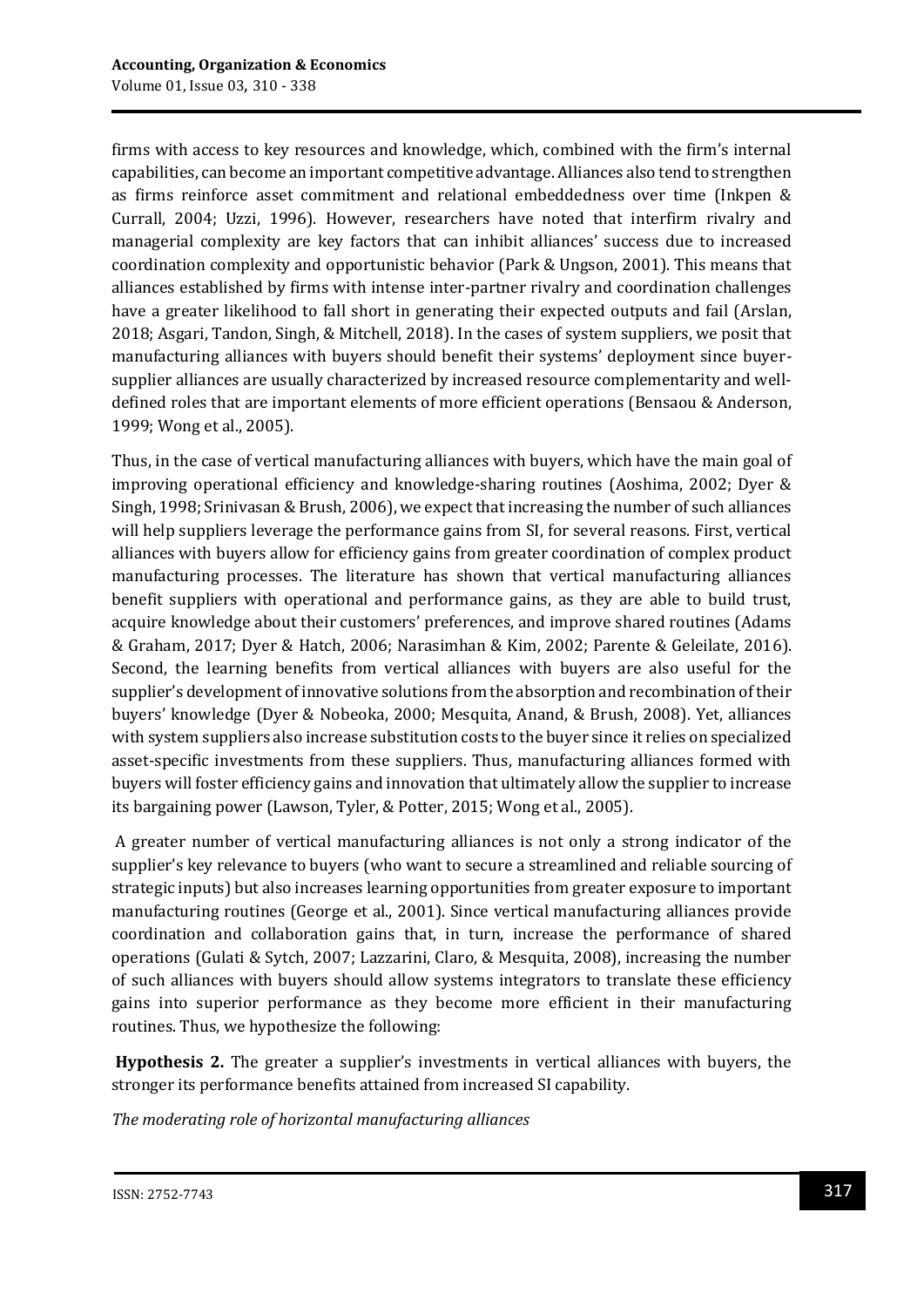Suppliers may engage in alliances with other component suppliers aiming to explore new technologies or share manufacturing costs (Lazzarini et al., 2008). However, previous research suggests that some horizontal alliances have both positive and negative performance consequences (Ahuja, 2000; George et al., 2001; Musarra, Robson, & Katsikeas, 2016; Nygaard & Dahlstrom, 2002; Silverman & Baum, 2002). The contrasting benefits horizontal alliances have on firm performance are based on rivalry concerns and tradeoffs between production routines performed in-house and those shared with external partners in terms of resource allocation, knowledge management, and managerial attention (Choi, Wu, Ellram, & Koka, 2002; Lahiri & Narayanan, 2013; Lazzarini et al., 2008).

In the case of SI, previous research has highlighted that since it requires the learning and coordination of several different upstream component technologies, firms should preferentially manage these activities internally due to risks of knowledge expropriation and limits to quality control (Brusoni et al., 2001; Davies et al., 2007; Kamuriwo & Baden-Fuller, 2016). Considering our research focus on vertically integrated suppliers, we expect that suppliers investing in SI capabilities should face a significant cost increase when raising the number of horizontal alliances since opportunism and managerial complexity in product manufacturing alliances with rivals are a latent issue (Kamuriwo & Baden-Fuller, 2016). Systems manufacturers must have instead technological and design control over their products and avoid too much reliance on outsourced production, as vertical integration and internally developed capabilities are key for successful manufacturing and new product developments (Adner & Kapoor, 2010; Afuah, 2001; Argyres & Bigelow, 2010; Brusoni et al., 2001). Indeed, past research suggests that vertically integrated firms are more capable of adjusting their products to new technological demands and attaining increased bargaining power against buyers due to increased customization and cost benefits (Capon, Farley, & Hoenig, 1990; Harrigan, 1984; Novak & Eppinger, 2001). Suppliers that rely more on in-house manufacturing also benefit from synergies around upstream and downstream operations that increase the value of their products and reduce costs (Novak & Stern, 2005, 2008).

When manufacturers increase their reliance on outside firms for production, they are more likely to reduce their capacity to reduce costs and also become less able to upgrade componentspecific technologies (Afuah, 2001; Jacobides & Billinger, 2006). Thus, increasing the number of horizontal alliances could reduce the internal efforts towards operational improvements and in-house capability-building routines, which would detract suppliers' capacity to capture value from investments in SI. We also know that manufacturing activities developed at the intersection with outside partners are slower to adapt to environmental changes due to agency issues and contractual rigidities (Mitchell & Singh, 1996). Moreover, buyers may regard suppliers' horizontal alliances as threatening because suppliers may achieve increased bargaining power together, and buyer-specific knowledge may spill over to a buyer's rivals which, in turn, can damage current buyer-supplier relationships (Choi et al., 2002; Lazzarini et al., 2008). Thus, as the supplier increases its manufacturing alliances' portfolio with other suppliers, it should also face increased managerial and coordination costs related to curbing opportunistic behavior. Horizontal alliances are also more likely to incur increased coordination costs since the division of labor and routines need to be carefully managed as both firms have overlapping capabilities and skills that may create managerial conflicts (Park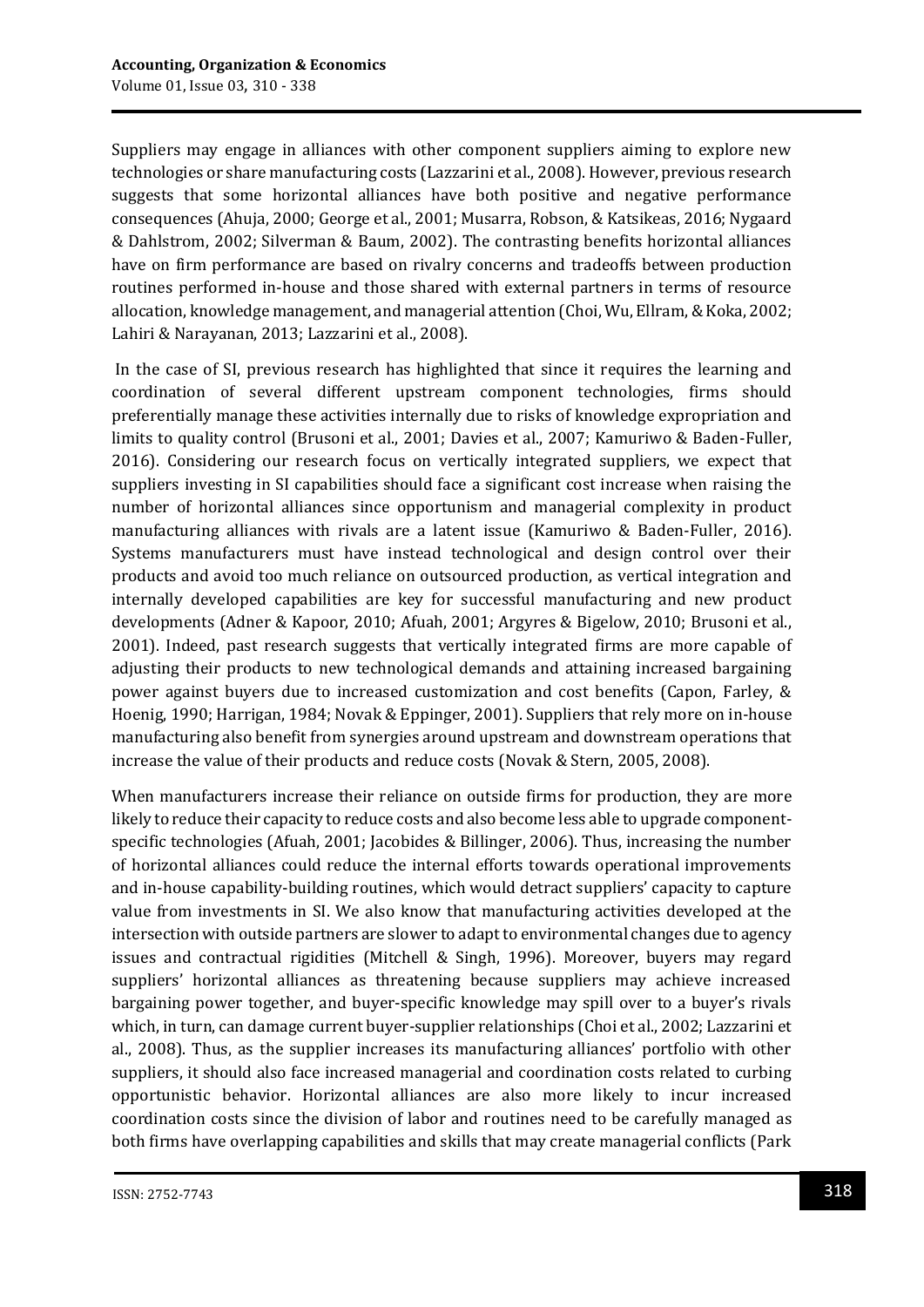& Ungson, 2001). We, therefore, hypothesize that the costs involved in increasing the number of horizontal manufacturing alliances would likely surpass its potential benefits in the case of suppliers increasing their SI capabilities. Fig. 1 summarizes our rationale regarding each hypothesized relationship.

**Hypothesis 3.** The greater a supplier's investments in horizontal alliances with other suppliers, the weaker its performance benefits attained from increased SI capability.

### **Method**

#### *Sample and data collection*

We selected the automotive industry as the empirical setting to investigate the role of increased SI capability on firm performance. The automotive industry is a particularly appropriate research setting for our study for several reasons. First, its supply chain is one of the most complex and expansive in the world, encompassing a great number of large component manufacturers, including both systems and nonsystems suppliers. Second, the automotive industry has a well-defined structure where suppliers are hierarchically classified into "tiers" (i.e., Tier 1, Tier 2, and Tier 3, where first-tier suppliers are those directly supplying automakers, while second-tier suppliers supply to the first tier, and so forth). The automotive industry structure is also "rigid" in terms of lack of cases in which suppliers migrate up the supply chain and become automakers, and vice versa (Jacobides et al., 2016), thus providing a stable context for the assessment of suppliers' capabilities and their relationships with buyers. Moreover, limits to full modularization of components in the automotive industry also increase the value of SI capabilities (Jacobides et al., 2016).

Third, the automotive industry is also undergoing increased pressures for innovation and efficiency, stimulating product design changes—including systems solutions—across several component-technology areas (Gao, Hensley, & Zielke, 2014); this also increases the value of interfirm relationships (Schulze, Brojerdi, & Von Krogh, 2014). Although some first-tier suppliers have increasingly taken the role of systems integrators, others have decided to pursue a path of single component specialization (Fourcade & Midler, 2004; Jacobides et al., 2016). Thus, the wide range of large, specialized suppliers in a context of increasing innovation and efficiency pressures requiring not only systems solutions but also interfirm cooperative endeavors makes the automotive industry a setting well suited to test our hypotheses.

The sample selection procedure was based on the list of top 500 global first-tier suppliers provided by automotive industry data specialist MarkLines, which ranks automotive suppliers by total annual sales and includes only firms having the automotive industry as their primary business. Using this list, we were able to obtain useful information from 245 publicly traded firms for the period 2007 to 2014. This time frame includes a period of initial economic distress followed by consolidation and rapid growth (Berret et al., 2016), thus allowing us to observe a wide variance in suppliers' performances.

The suppliers' financial information was collected from COMPUSTAT and Bloomberg. The information regarding firms' strategic alliances was collected from Thomson's SDC Platinum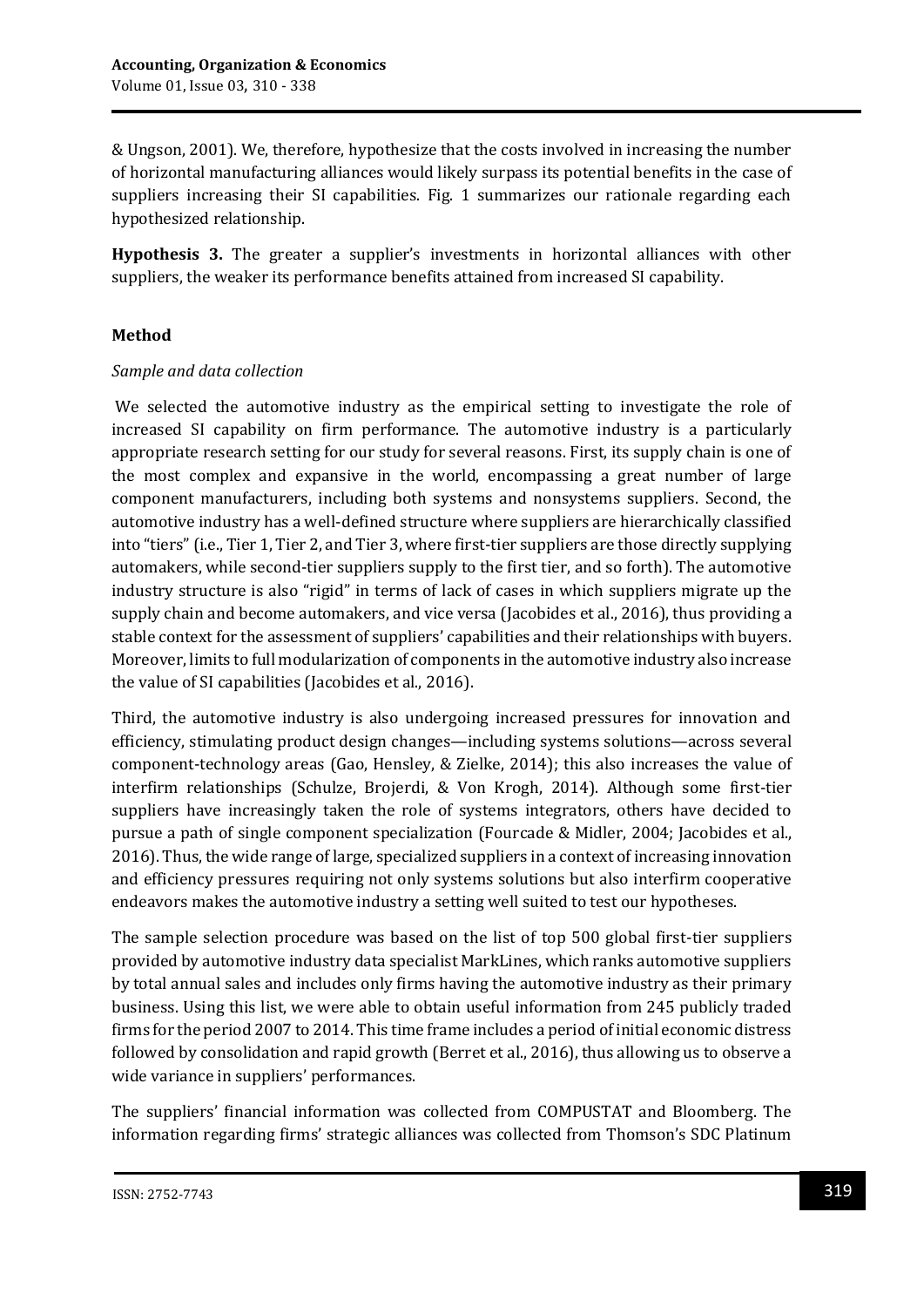and Lexis-Nexis databases, as well as by checking companies' websites for press releases and annual reports. Patent information was retrieved from the United States Patent and Trademark Office (USPTO). We carefully combined all firm-year information regarding each parent firm and its subsidiaries' information using a name-matching algorithm and obtained all financial information in U.S. dollars. To remain consistent with listed firms over time, we adjusted all firm-related mergers, acquisitions, bankruptcies, and alliance terminations that occurred during the sampled period. In sum, our sample encompasses 987 firm-year observations from 2007 to 2014.

#### *Measures*

#### *Dependent variable*

We measured firm performance using return on assets (ROA). We also used an alternative measure of firm performance, such as gross profit and net income, to test the robustness of our results. Firms' ROA has been one of the most widely used measures of firm performance, as it properly captures a firm's capacity to appropriate value from its valuecreating activities (Crook, Ketchen, Combs, & Todd, 2008).

#### *SI capability*

We measure the degree to which a firm has invested in SI capability by taking the sum of systems it manufactures in a given year. Information on suppliers' systems manufacturing was obtained from MarkLines automotive industry portal. MarkLines tracks longitudinally the production information of each sampled suppliers' products, including a detailed description of each component. Once a year, this firm surveys the largest 500 suppliers and obtains precise information regarding each individual product or system manufactured by each supplier. Systems are categorized in the database according to automotive industry specialists' assessment of functionality and the composition of multiple components pertaining to the system. According to the dataset classification, a system is an assembly of components put together to perform a single task (e.g., brake system) or a subsystem that is part of a larger function to be performed in the vehicle (e.g., front-end module).

This categorization is aligned with the literature, which conceptualizes systems as complex products having a large number of internal interactions and interdependencies (Hobday, 1998; Novak & Eppinger, 2001). For example, a radiator is a single component part of the engine cooling system. The whole system is composed of other interacting parts, such as hoses, a thermostat, and fans, that can be manufactured and assembled together by a single systems supplier or independently sourced by the automaker. Thus, the total number of different systems a supplier is able to successfully manufacture and commercialize is a suitable proxy to capture the firm's SI capability. This is a similar approach to the measure of a firm's capabilities, such as innovation capability, using the count of new products introduced (Katila & Ahuja, 2002; Rothaermel, 2001).

#### *Portfolio of vertical and horizontal alliances*

Past research has acknowledged that manufacturing alliances are formed mainly to advance joint operational routines and foster knowledge sharing with the goal of improving efficiency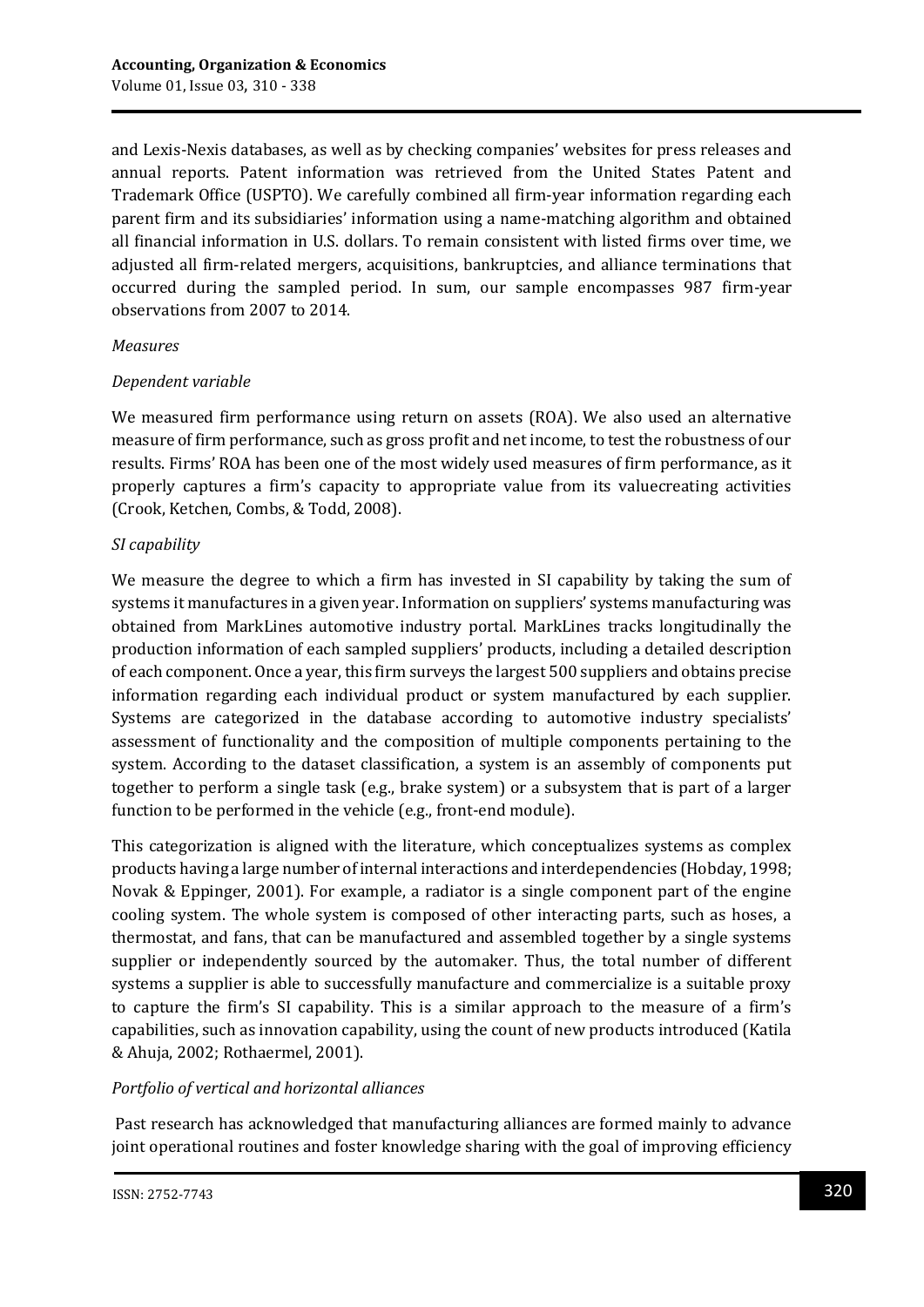and quality (Aoshima, 2002; Dyer & Singh, 1998; Srinivasan & Brush, 2006). Therefore, we include in our measures only manufacturing alliances by analyzing each deal's announcement description regarding the business activity and objectives of the agreement. We measured vertical alliances' portfolio by taking the five-year average of all the supplier's manufacturing strategic alliances with automakers. We employed the same approach to measure horizontal alliances' portfolio, taking the five-year average of the number of manufacturing alliances established with other suppliers. Capturing the number of alliances over a wider time frame allows us to get a better grasp of these relationships' outcomes, which need time to integrate knowledge and for operations to become effective (Stuart, 2000), while also being consistent with past research measures of alliance portfolios (Lahiri & Narayanan, 2013; Rothaermel, 2001).

#### *Control variables*

We selected control variables to address potential confounding effects on suppliers' performance and SI capability. Firm age was measured by taking the number of years of experience the firm has, so we control for the effect of more experienced firms having greater performance and SI capability. For similar reasons, we also control for Firm size, which is operationalized by the total number of employees. Leverage ratio, measured as the ratio of total debt over total equity, is known to allow firms to invest in superior marketing and product development capabilities and reap greater performance, so it was also used as a control variable. We also control for technological and innovation investments, which are known to impact firm performance and the complexity of their products (Alnuaimi & George, 2016). We measured R&D intensity by taking the ratio of the total R&D expenditures over total sales and innovation output, measured as the total count of patent applications per year. We also included firm's Past performance by taking the firm's ROA in year t-1 to control for inherent past performance effects on future performance. Lastly, we control for Other alliances, measured as the fiveyear average of all nonmanufacturing-purposed strategic alliances. Table 1 provides a description of all the variables employed in the study.

#### *Analytical procedure*

The longitudinal and unbalanced configuration of the dataset is better suited for analysis with panel GLS regression. We addressed the necessity of employing a fixed-effects estimation by running the Hausman test, which indicated the use of fixed-effects estimation at p < 0.01. Fixedeffects models have better control for unobserved heterogeneity over random-effect models (Wooldrige, 2002). We noticed that variance inflation factors (VIFs) were low across all models (largest mean VIF = 1.54, and max individual VIF = 2.29), while the highest condition index number was 13.8, below the threshold of 30 (Belsley, 1991). We lagged by one year all independent variables to reduce the risks associated with reverse causality, and we employed robust standard errors in all models. Year dummies were also included in all models, which, in conjunction with lagged independent variables, relevant control variables, and the panel fixedeffects procedure, are helpful mechanisms to address endogeneity issues (Wooldrige, 2002). We used mean-centered variables in the interaction terms. Table 2 provides information about the descriptive statistics and pairwise correlations.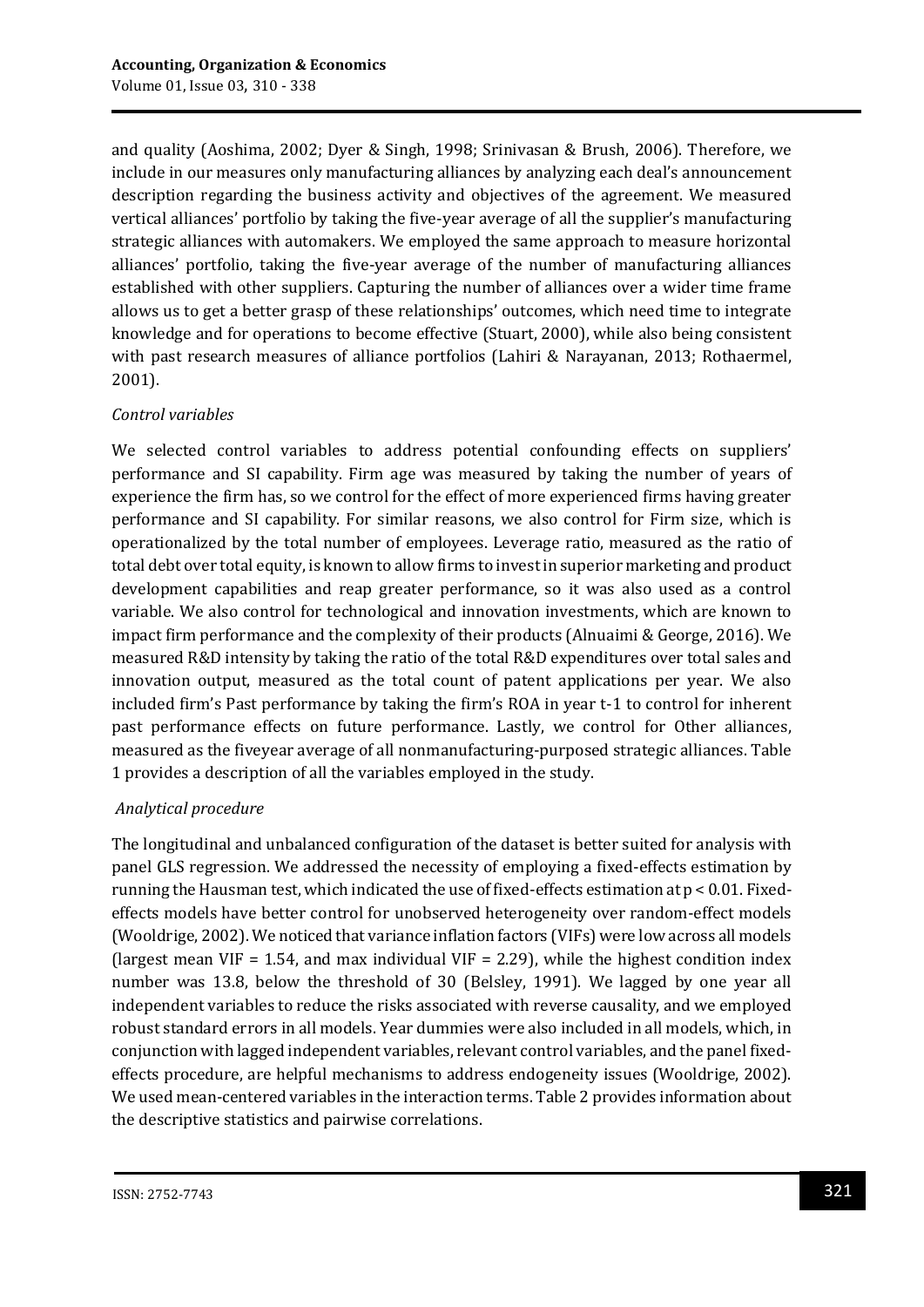## **Results**

Table 3 provides information on the panel regression results, which are displayed in different models following a sequential inclusion of independent variables and interaction terms. Model 1 includes control variables only, and we can observe that past performance has a negative effect on future performance ( $b = -0.183$ ,  $p < 0.01$ ) while a firm's innovation output is positively associated with firm performance ( $b = 0.005$ ,  $p < 0.001$ ).

Model 2 includes the independent variables SI capability, vertical alliances, and horizontal alliances. Hypothesis 1 predicted that increases in SI capabilities should be positively related to firm performance, and the results confirm this statement ( $b = 0.496$ ,  $p < 0.001$ ). Hypothesis 2 was also supported, as we can observe in Models 3 and 5 that vertical alliances have a positive moderating effect on a firm's capacity to increase performance from more SI ( $b = 13.220$ ,  $p <$ 0.001). Fig. 2 provides a visual representation of the data for the effects on performance from increased SI capabilities at high and low levels of vertical manufacturing alliances.

Lastly, we observe in Models 4 and 5 that Hypothesis 3 is supported since there is a negative effect of increased horizontal alliances on a firm's performance attained from greater SI capabilities (b = − 0.714, p < 0.001). Fig. 3 shows the interaction effect between SI capabilities and horizontal alliances on firm performance. Model fit changes were tested using the Wald test, and the fit improvement results for Models 2 through 5 are all significant at p < 0.01.

Still, the effect sizes also have economic significance. Using a margins effects estimation, we calculated that for a one standard deviation increase in SI capability, we obtain an increase of 32% in the dependent variable ROA. Analyzing this effect by considering the total sales of sampled firms, a one standard deviation increase in SI capability represents an average increase of \$866.5 million in sales. Next, we perform a number of robustness tests in order to mitigate potential methodological concerns, followed by a discussion of these results.

## *Robustness tests*

We ran several tests employing alternative models and measurements to address the robustness and validity of our model. In order to test for sampling bias in terms of selecting larger firms (which are more likely to be systems integrators), we contrasted the average total number of systems in our sample firms' portfolios with the total number of systems of a randomized sample from the list of 500 suppliers; we found no significant difference between the two samples. We note, however, that a t-test revealed that the performance of suppliers with no systems in their portfolio is lower on average than that of suppliers with one or more systems at  $p < 0.05$ .

We also used gross profit and net income as alternative performance measures. In both cases, the hypotheses were fully supported, with similar effects in magnitude and direction (see Appendix). Additionally, we ran a model that controlled for the possible performance advantage attained by Japanese automotive players, which are known to have more long-term and close relationships with buyers (Dyer & Nobeoka, 2000). We controlled for country-oforigin effects using generalized estimating equations (GEE) regression. This estimation permitted the inclusion of dummy variables for North America, Japan, Asia, and Europe as the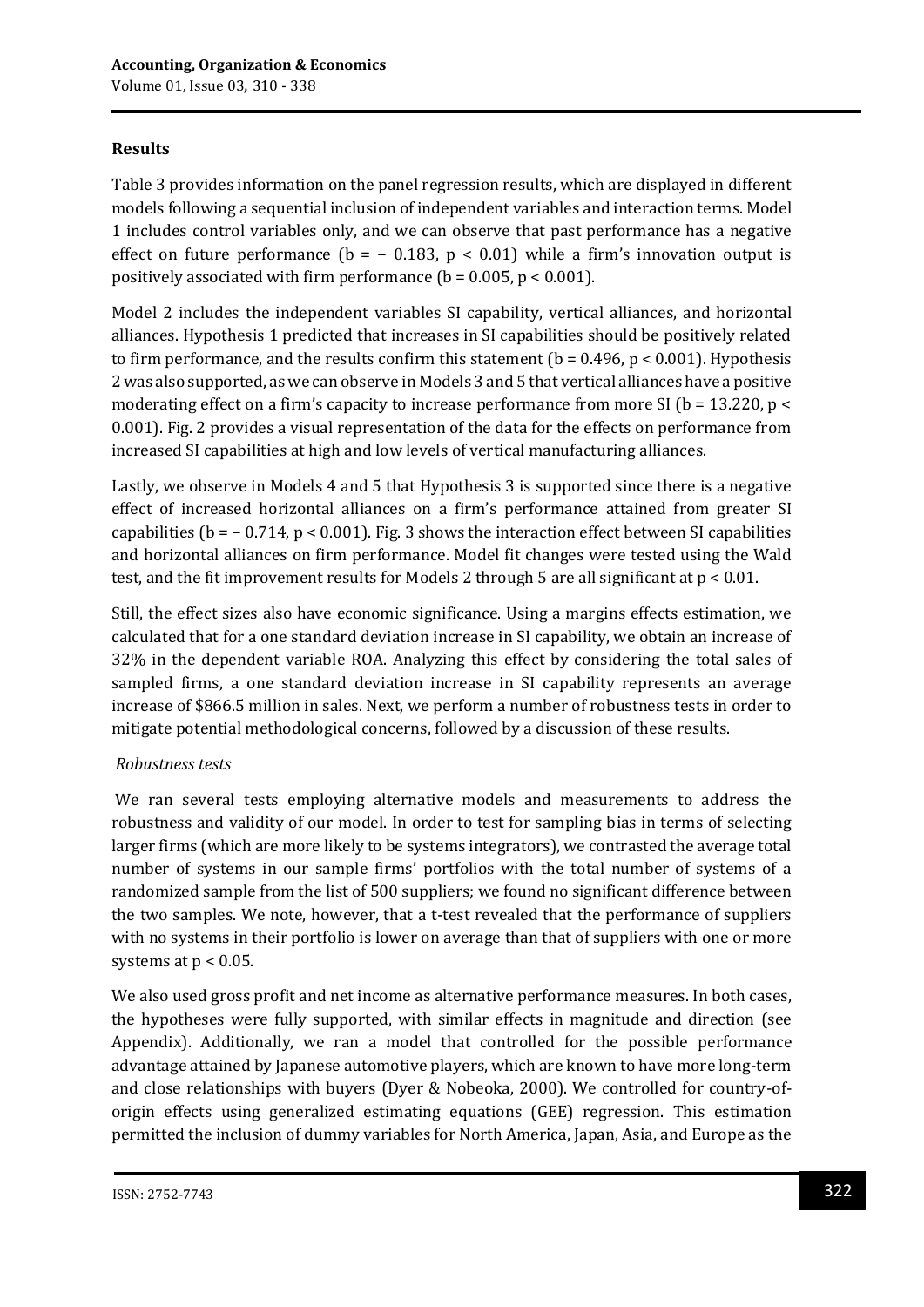main countries/regions encompassing suppliers' origins. The results using GEE regressions showed no significant effects for country of origin on suppliers' performance. We then checked if there is a difference in the hypothesized effects in different time periods.

We divided the sample into two time periods to test our models, one from 2007 to 2010 (which represents a period of global recession and recovery) and the other from 2011 to 2014, and results remained consistent with the main results reported. We also tested the results with alternative measures of upstream and vertical alliances. Instead of the five-year average, we used the yearly sum of alliances in both variables, and the results remained fully robust. Yet, given the combination of positive negative factors associated with an increased alliances' portfolio size (Jiang, Tao, & Santoro, 2010; Lahiri & Narayanan, 2013), we also tested for a curvilinear relationship between the number of vertical and horizontal alliances and firm performance. Results, however, returned not statistically significant for the square term of our alliances variables. Lastly, in another attempt to find an optimal level of alliances' portfolio size, we also tested for a combination of both vertical and horizontal alliances as moderators of the relationship between SI and performance. The results for this triple interaction did not return any statistically significant coefficient.

## **Discussion**

### *Theoretical implications*

This study sought to address the effect of increased SI capability on firm performance. Our results, drawing from a longitudinal sample of 245 first-tier automotive suppliers, confirm that increasing SI manufacturing capability has a significant positive effect on firm performance. We also found that systems integrators attain performance benefits from increases in vertical manufacturing alliances with their buyers. However, increases in horizontal manufacturing alliances have a hampering effect on systems integrators' performance. These findings provide important contributions to the literature on SI, dynamic capabilities, and B2B relationships.

First, we provide empirical evidence that systems integrators are able to attain benefits that surpass the costs involved in such activities. Studies have conjectured that systemic products involve highly complex operations, increasing the costs of manufacturing and coordination with suppliers and customers (Ethiraj et al., 2012; Hobday et al., 2005). On the other hand, attaining SI capabilities would allow firms to provide superior, integral solutions to their customers and, at the same time, amass a greater technological knowledge base useful for value creation (Davies et al., 2007; Prencipe, 2000). Our results shed new light on this conversation and reveal that suppliers, by increasing SI capabilities, are able to reap increased performance over time. We also address a call from past research to empirically demonstrate how firms adjust manufacturing capabilities, particularly via interfirm relationships, to reap the benefits from increased production of complex systems (Davies et al., 2007; Hobday et al., 2005).

The SI literature has conjectured that strengthening interfirm relationships via alliances is important to systems integrators since they foster knowledge transfers and operational flexibility (Dosi et al., 2002; Kamuriwo & Baden-Fuller, 2016). However, it has not yet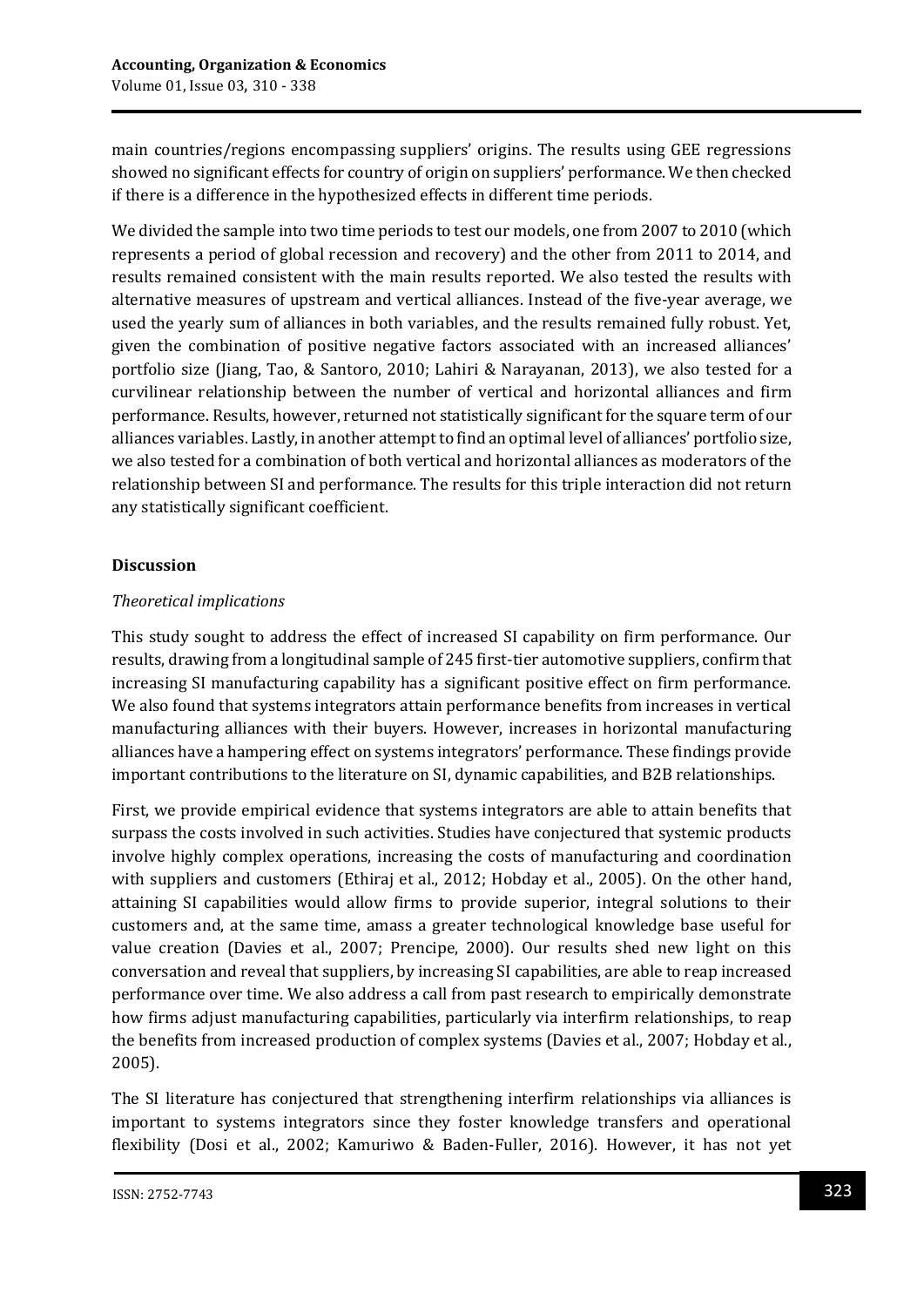addressed the distinction between vertical and horizontal alliances, which have different configurations in terms of resource complementarity, complexity, and division of tasks which in turn influence coordination and monitoring costs. Therefore, we highlight an important nuance for this research stream by demonstrating that while an increased portfolio of vertical alliances with buyers is beneficial to systems integrators' performance, an increased portfolio of horizontal alliances can significantly mitigate the performance benefits from SI. This difference between vertical and horizontal alliances for systems integrators corroborates the notion that complex manufacturing activities are better managed in-house and with the collaboration of downstream partners, thus shedding additional light ton the scholarly work on how systems integrators increase value capture from their operations.

Second, we advance the literature on dynamic capabilities by demonstrating that SI, a capability that encompasses the reconfiguration of several routines and technologies, is a relevant source of firm competitive advantage (Hoopes & Madsen, 2008; Karna, Richter, & Riesenkampff, 2016; Rumelt, 1991; Wernerfelt, 1984). Indeed, as Hobday et al. (2005) point out, SI has become a core capability of many firms, and it has important consequences to a firm's sustained competitive advantages. Moreover, the literature has noted that managing strategic alliances is an important dynamic capability that complements other capabilities (Schilke, 2014; Zollo, Reuer, & Singh, 2002). That is because alliance management requires building and maintaining learning and operational routines, which helps improve other capabilities but also involves significantly high costs (Lahiri & Narayanan, 2013).

In this case, given the constraints in managerial resource allocation and attention, firms seem to be at difficult odds when it comes to sustaining high levels of SI and multiple horizontal manufacturing alliances together. Our findings, therefore, complement past studies on how dynamic capabilities lead to improved performance, which have pointed out that the best results emerge when firms are able to coordinate the deployment of several capabilities concomitantly (Schilke, 2014; Teece, 2018). Moreover, it attests to the literature on buyersupplier relationships, which has pointed out that vertical manufacturing alliances provide significant improvements in operational efficiency and, therefore, allow systems integrators to achieve gains in terms of coordination, knowledge sharing, and performance (Adams & Graham, 2017; Dyer, Singh, & Hesterly, 2018; Wagner & Hoegl, 2006).

Relatedly, this study also contributes to the theory on B2B relationships by empirically demonstrating the extent to which vertical and horizontal alliances play in systems integrators' performance. Past research has alluded to the concept of sustaining loosely coupled relationships with suppliers in order to foster innovation and reduce costs (Acharya, Ojha, Patel, & Gokhale, 2019; Gosain, Malhotra, & El Sawy, 2004). Our study complements this perspective, as we find that conducting manufacturing activities with other suppliers via formal, equitybased alliances is not the best strategy for firms pursuing increased SI.That is, increasing the number of manufacturing alliances with other suppliers will likely restrict the firm's ability to quickly reconfigure its products' design and features, in contrast to relying on vertically integrated manufacturing or loosely coupled supply relationships (Cabigiosu & Camuffo, 2012; Jacobides & Billinger, 2006). In sum, this study provides much-needed nuance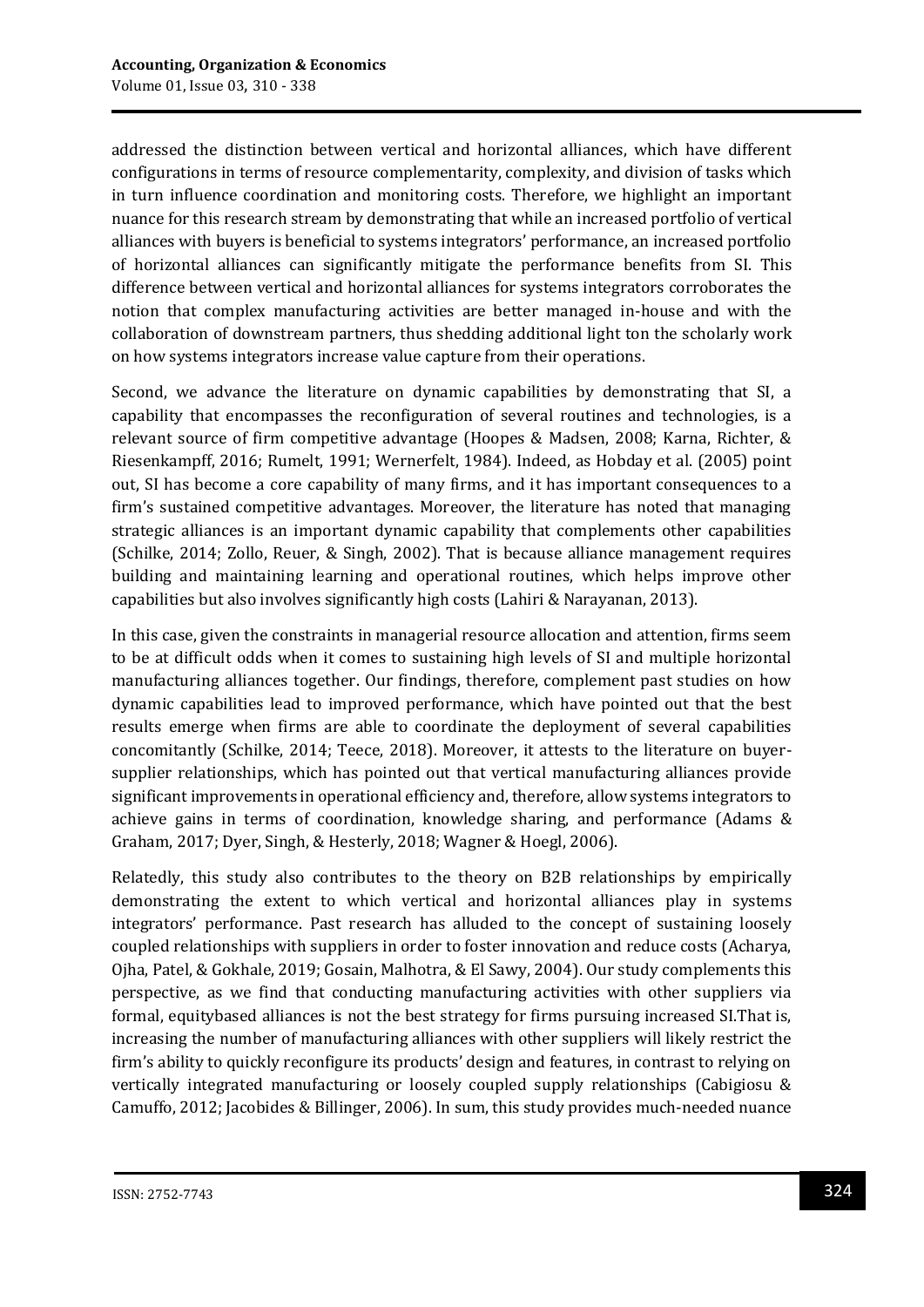to the understanding of how firms pursuing SI capabilities reap performance benefits and which contingencies are capable of influencing this relationship.

#### *Managerial implications*

Our findings also provide valuable practical information to managers. First, by showing that suppliers are able to attain superior performance from increased SI and also revealing that strategic alliances play a relevant role in the degree to which firms can capture value from SI, we clarify that SI is more rewarding to those who pursue it via vertical integration and by strengthening buyer-supplier relationships. These results, however, should not be interpreted simply as seamless direct relationships. Although we show that automotive suppliers have benefited from SI, managers need to carefully assess the substantial costs involved in such activities, particularly in cases where the firm has no prior experience with SI, and assess the industry configuration in terms of volatility in product architectures and standardization of components.

Second, we inform managers that increasing the manufacturing of systems tends to pay off over time and that alliances with buyers help firms leverage value creation and capture from this endeavor. Managers, therefore, can use our results to better understand under which conditions investing in multiple vertical and horizontal alliances provides more value to systems manufacturing since the case of increased horizontal alliances seems to generate managerial and transaction costs incompatible with these activities. Lastly, our findings encourage managers to adopt a more cautious approach regarding horizontal alliances and highlight the benefits of SI activities jointly developed with buyers. Therefore, it informs managers about the need for a well-established orchestration of both internal and external activities for SI's success.

#### *Limitations and future research*

Some limitations related to the research context and methodological procedure should be considered. First, the generalizability of our findings is limited to industries in which there are limits to product modularization and where manufacturers can create substantial value from SI. Second, while limiting our sample to one industry allows us to (1) control for cross-industry variations, (2) ensure that alliances formed are comparable across the sample (Stuart, 2000), and (3) contrast firms within the same context across the same stage of production, it also potentially decreases the generalizability of our findings to other industries. Future research attempts, by analyzing the same relationships in different contexts (e.g., pharmaceutical, apparel, consumer packaged goods industries), will enhance our understanding of the drivers and outcomes of SI. Since our sample consists of first-tier suppliers, there is also an opportunity for future studies to obtain insightful information from lead firms in downstream positions and how they manage system integration capabilities with other systems' suppliers. Moreover, although we use measures that are aligned with past research using secondary data, our alliances' portfolio data only captures the benefits and costs of alliances at an aggregated level. More refined metrics of capabilities such as SI and alliances' management could be drawn from qualitative and primary data collections in order to provide more nuance to the relationships between SI, performance, and strategic alliances.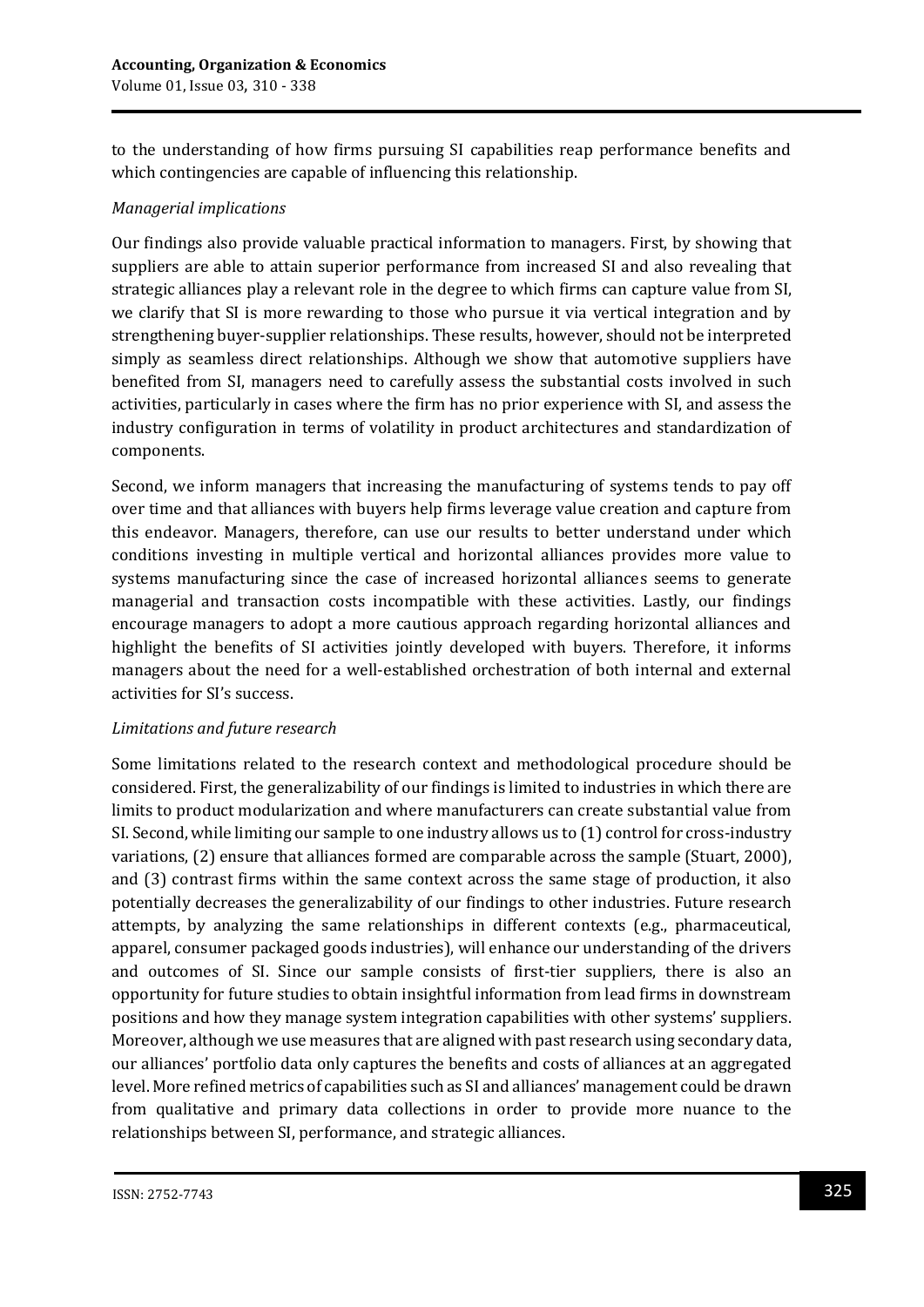Our results are insightful for future research in several ways. Drawing from the empirical evidence that increasing SI capabilities lead to superior performance, future research could assess if increased SI capabilities can also foster innovativeness (such as architectural innovation) or lead to increased bargaining power positions and shape the quality of vertical relationships. In this case, the nature of current established external relationships and also interdepartmental interactions may receive substantial influence from greater SI efforts. The external environment should also play an important role in how much systems integrators are able to reap performance over time.

In more dynamic and competitive environments, the costs attributed to managing complex product systems may increase due to technological shifts and the obsolescence of other strategic resources such as manufacturing and R&D activities. Organizational learning from different perspectives, therefore, should also play an important role in how much firms can benefit from SI. Thus, future research could improve the current understanding of how organizations can promote and sustain SI capabilities from an organizational learning perspective. In sum, as the role of systems integrators becomes increasingly prominent in many industries and customers demand more integral solutions, marketing relationships between firms and customers are going to continually be shaped by firms' capacity to integrate new product systems and services.

#### **References**

- Acharya, C., Ojha, D., Patel, P. C., & Gokhale, R. (2020). Modular interconnected processes, fluid partnering, and innovation speed: A loosely coupled systems perspective on B2B service supply chain management. *Industrial Marketing Management*, *89*, 209-219.
- Adner, R., & Kapoor, R. (2010). Value creation in innovation ecosystems: How the structure of technological interdependence affects firm performance in new technology generations. *Strategic management journal*, *31*(3), 306-333.
- Afuah, A. (2001). Dynamic boundaries of the firm: are firms better off being vertically integrated in the face of a technological change?. *Academy of Management journal*, *44*(6), 1211-1228.
- Ahuja, G. (2000). Collaboration networks, structural holes, and innovation: A longitudinal study. *Administrative science quarterly*, *45*(3), 425-455.
- Ahuja, G., Lampert, C. M., & Novelli, E. (2013). The second face of appropriability: Generative appropriability and its determinants. *Academy of Management Review*, *38*(2), 248-269.
- Alcacer, J., & Oxley, J. (2014). Learning by supplying. *Strategic Management Journal*, *35*(2), 204- 223.
- Portes, A. (1998). Social capital: Its origins and applications in modern sociology. *Annual review of sociology*, *24*(1), 1-24.
- Alnuaimi, T., & George, G. (2016). Appropriability and the retrieval of knowledge after spillovers. *Strategic Management Journal*, *37*(7), 1263-1279.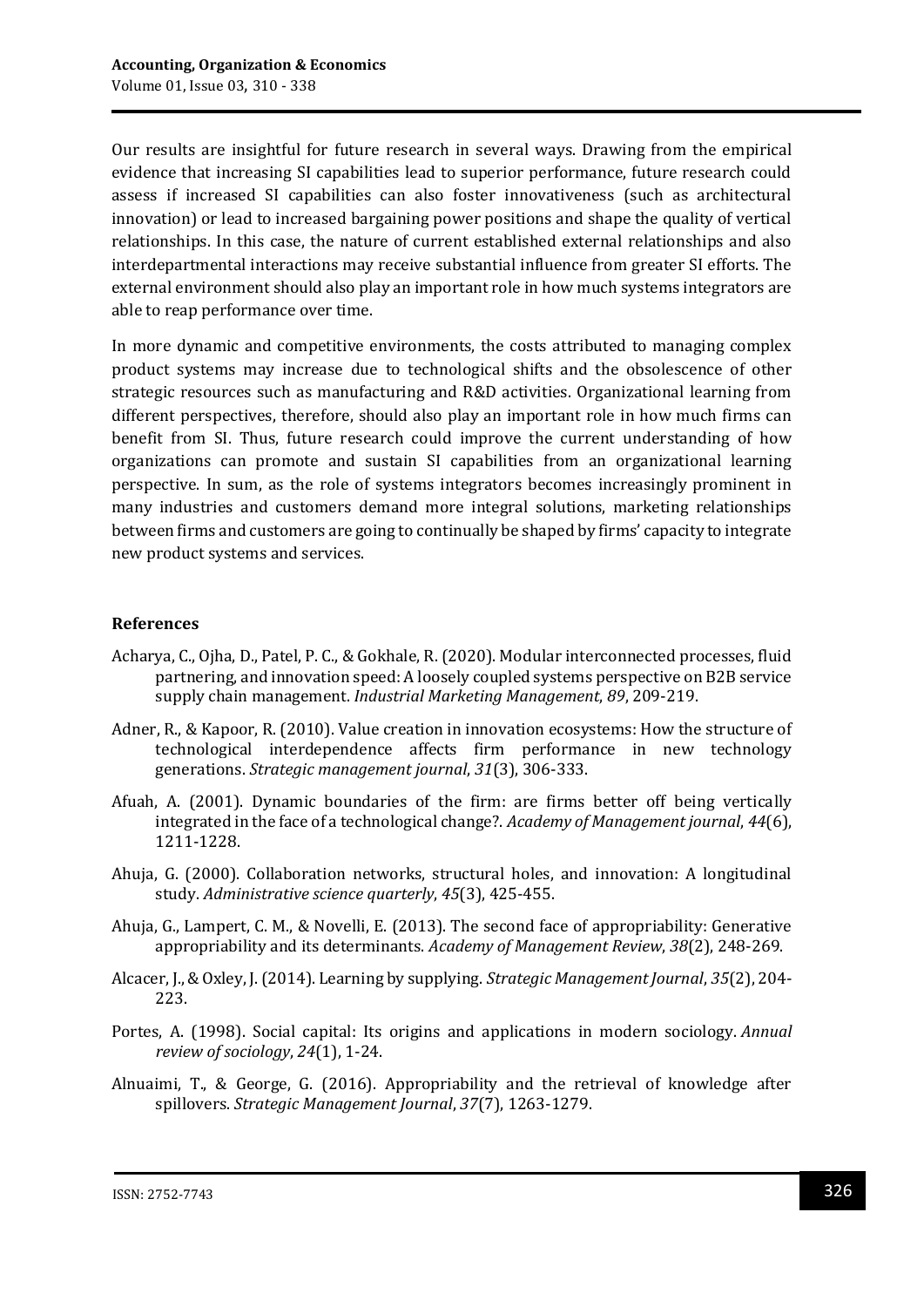- Aoshima, Y. (2002). Transfer of system knowledge across generations in new product development: empirical observations from Japanese automobile development. *Industrial Relations: A Journal of Economy and Society*, *41*(4), 605-628.
- Argyres, N., & Bigelow, L. (2010). Innovation, modularity, and vertical deintegration: Evidence from the early US auto industry. *Organization Science*, *21*(4), 842-853.
- Arslan, B. (2018). The interplay of competitive and cooperative behavior and differential benefits in alliances. *Strategic Management Journal*, *39*(12), 3222-3246.
- Artto, K., Valtakoski, A., & Kärki, H. (2015). Organizing for solutions: How project-based firms integrate project and service businesses. *Industrial Marketing Management*, *45*, 70-83.
- Asgari, N., Tandon, V., Singh, K., & Mitchell, W. (2018). Creating and taming discord: How firms manage embedded competition in alliance portfolios to limit alliance termination. *Strategic Management Journal*, *39*(12), 3273-3299.
- Asgari, N., Tandon, V., Singh, K., & Mitchell, W. (2018). Creating and taming discord: How firms manage embedded competition in alliance portfolios to limit alliance termination. *Strategic Management Journal*, *39*(12), 3273-3299.
- Baker, W. E. (1990). Market networks and corporate behavior. *American journal of sociology*, *96*(3), 589-625.
- Belsley, D. A. (1991). Conditioning diagnostics: Collinearity and other multivariate methods.
- Bensaou, M., & Anderson, E. (1999). Buyer-supplier relations in industrial markets: when do buyers risk making idiosyncratic investments?. *Organization Science*, *10*(4), 460-481.
- Geleilate, J. M. G., Parente, R. C., & Talay, M. B. (2021). Can systems integration lead to improved performance? The role of strategic alliances. *Industrial Marketing Management*, *95*, 17- 28.
- Bhattacharya, S., Gupta, A., & Hasija, S. (2018). Single sourcing versus multisourcing: The roles of output verifiability on task modularity. *MIS Quarterly*, *42*(4), 1171.
- Bos, B., Faems, D., & Noseleit, F. (2017). Alliance Concentration in Multinational Companies: E xamining Alliance Portfolios, Firm Structure, and Firm Performance. *Strategic Management Journal*, *38*(11), 2298-2309.
- Brusoni, S., Prencipe, A., & Pavitt, K. (2001). Knowledge specialization, organizational coupling, and the boundaries of the firm: why do firms know more than they make?. *Administrative science quarterly*, *46*(4), 597-621.
- Cabigiosu, A., & Camuffo, A. (2012). Beyond the "mirroring" hypothesis: Product modularity and interorganizational relations in the air conditioning industry. *Organization Science*, *23*(3), 686-703.
- Capon, N., Farley, J. U., & Hoenig, S. (1990). Determinants of financial performance: a metaanalysis. *Management science*, *36*(10), 1143-1159.
- Lewis, F. D. (1989). Dependents and the demand for life insurance. *The American economic review*, *79*(3), 452-467.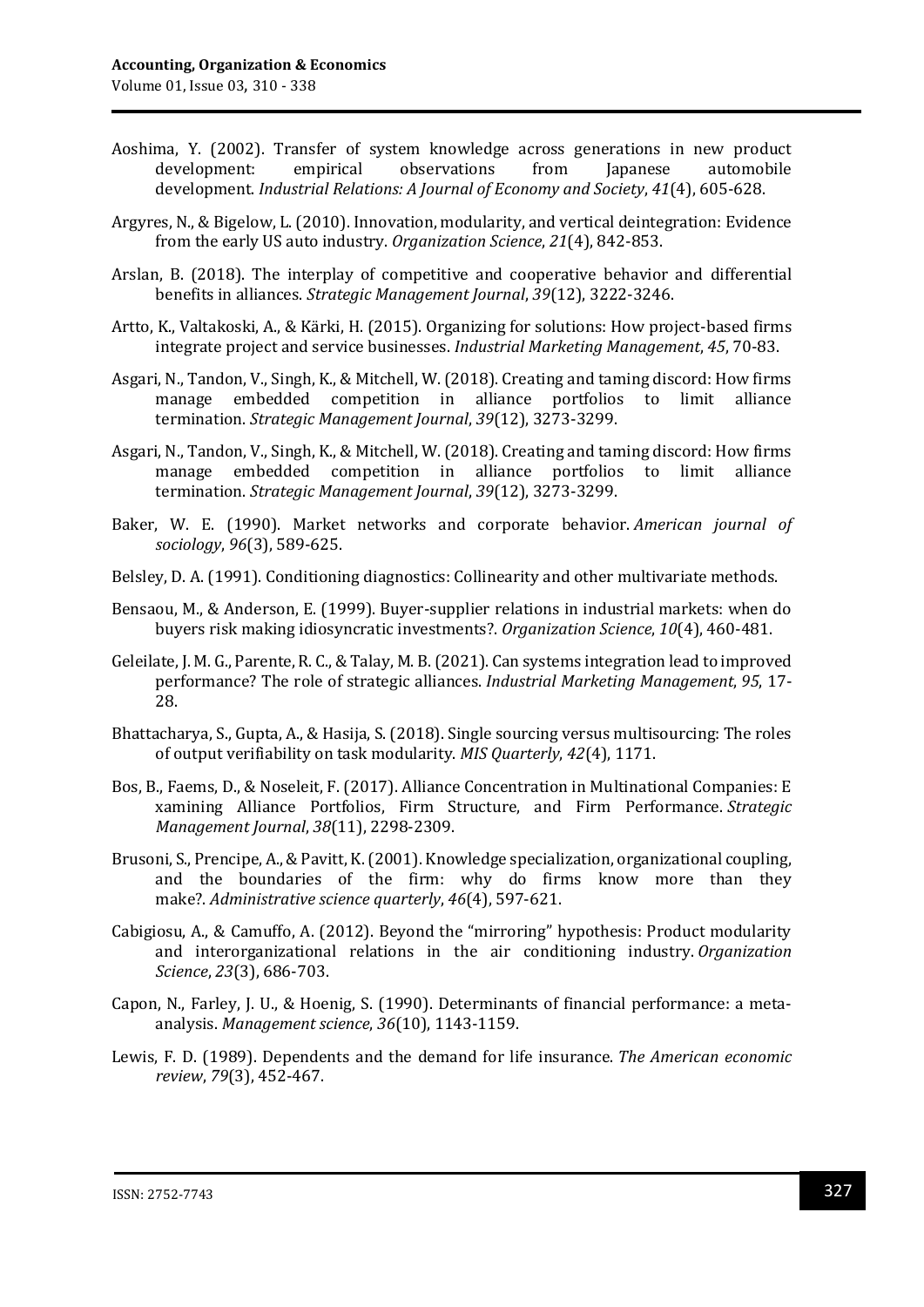- Choi, T. Y., Wu, Z., Ellram, L., & Koka, B. R. (2002). Supplier-supplier relationships and their implications for buyer-supplier relationships. *IEEE transactions on engineering management*, *49*(2), 119-130.
- Crespin-Mazet, F., Romestant, F., & Salle, R. (2019). The co-development of innovative projects in CoPS activities. *Industrial Marketing Management*, *79*, 71-83.
- Crook, T. R., Ketchen Jr, D. J., Combs, J. G., & Todd, S. Y. (2008). Strategic resources and performance: a meta‐analysis. *Strategic management journal*, *29*(11), 1141-1154.
- Davies, A., & Brady, T. (2000). Organisational capabilities and learning in complex product systems: towards repeatable solutions. *Research policy*, *29*(7-8), 931-953.
- Davies, A., Brady, T., & Hobday, M. (2007). Organizing for solutions: Systems seller vs. systems integrator. *Industrial marketing management*, *36*(2), 183-193.
- Dosi, G., Hobday, M., Marengo, L., & Prencipe, A. (2003). The economics of systems integration: towards an evolutionary interpretation. *The business of systems integration*, 95-113.
- Dyer, J., Hatch, N., & Capabilities, R. S. (2006). Barriers to Knowledge Transfers: Creating Advantage through Network Relationships. *Strategic Management Journal*, *27*(8), 701- 719.
- Dyer, J. H., & Nobeoka, K. (2000). Creating and managing a high-performance knowledgesharing network: the Toyota case. *Strategic management journal*, *21*(3), 345-367.
- Dyer, J. H., & Nobeoka, K. (2000). Creating and managing a high-performance knowledgesharing network: the Toyota case. *Strategic management journal*, *21*(3), 345-367.
- Dyer, J. H. Singh. H.(1998). *The Relational View: Cooperative Strategy and Sources of Interorganizational Competitive Advantage*.
- Dyer, J. H., Singh, H., & Hesterly, W. S. (2018). The relational view revisited: A dynamic perspective on value creation and value capture. *Strategic management journal*, *39*(12), 3140-3162.
- Ethiraj, S. K., Ramasubbu, N., & Krishnan, M. S. (2012). Does complexity deter customer‐ focus?. *Strategic Management Journal*, *33*(2), 137-161.
- Fourcade, F., & Midler, C. (2004). Modularisation in the auto industry: can manufacturer's architectural strategies meet supplier's sustainable profit trajectories?. *International Journal of Automotive Technology and Management*, *4*(2-3), 240-260.
- Galunic, D. C., & Eisenhardt, K. M. (2001). Architectural innovation and modular corporate forms. *Academy of Management journal*, *44*(6), 1229-1249.
- Gao, P., Hensley, R., & Zielke, A. (2014). A road map to the future for the auto industry. *McKinsey Quarterly, Oct*, 1-11.
- George, G., Zahra, S. A., Wheatley, K. K., & Khan, R. (2001). The effects of alliance portfolio characteristics and absorptive capacity on performance: A study of biotechnology firms. *The Journal of High Technology Management Research*, *12*(2), 205-226.
- Gerstner, L. V., & Herrmann, E. (2002). *Who says elephants can't dance?: inside IBM's historic turnaround* (p. 384). New York: HarperBusiness.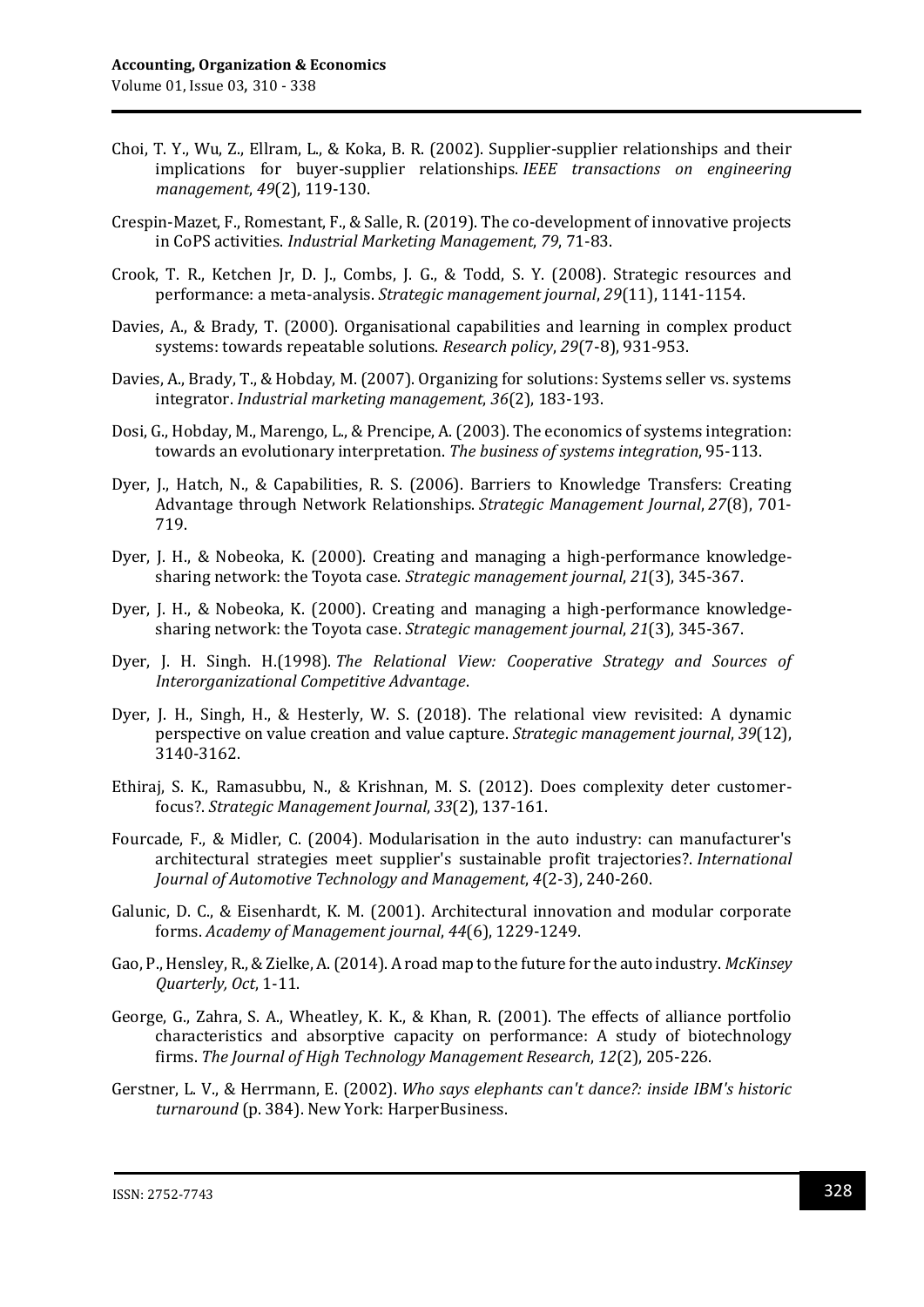- Gholz, E., James, A. D., & Speller, T. H. (2018). The second face of systems integration: An empirical analysis of supply chains to complex product systems. *Research Policy*, *47*(8), 1478-1494.
- Gosain, S., Malhotra, A., & El Sawy, O. A. (2004). Coordinating for flexibility in e-business supply chains. *Journal of management information systems*, *21*(3), 7-45.
- Vickers, N. J. (2017). Animal communication: when i'm calling you, will you answer too?. *Current biology*, *27*(14), R713-R715.
- Gulati, R., & Sytch, M. (2007). Dependence asymmetry and joint dependence in interorganizational relationships: Effects of embeddedness on a manufacturer's performance in procurement relationships. *Administrative science quarterly*, *52*(1), 32- 69.
- Hamel, G. (1989). Collaborate with your competitors and win. *Harvard business review*, *67*, 133-139.
- Harrigan, K. R. (1984). Formulating vertical integration strategies. *Academy of management review*, *9*(4), 638-652.
- Hashai, N., Kafouros, M., & Buckley, P. J. (2018). The performance implications of speed, regularity, and duration in alliance portfolio expansion. *Journal of Management*, *44*(2), 707-731.
- Helfat, C. E., & Winter, S. G. (2011). Untangling dynamic and operational capabilities: Strategy for the (N) ever‐changing world. *Strategic management journal*, *32*(11), 1243-1250.
- Helfat, C. E., Finkelstein, S., Mitchell, W., Peteraf, M., Singh, H., Teece, D., & Winter, S. G. (2009). *Dynamic capabilities: Understanding strategic change in organizations*. John Wiley & Sons.
- Hobday, M. (1998). Product complexity, innovation and industrial organisation. *Research policy*, *26*(6), 689-710.
- Hobday, M., Davies, A., & Prencipe, A. (2005). Systems integration: a core capability of the modern corporation. *Industrial and corporate change*, *14*(6), 1109-1143.
- Hoopes, D. G., & Madsen, T. L. (2008). A capability-based view of competitive heterogeneity. *Industrial and Corporate Change*, *17*(3), 393-426.
- Inkpen, A. C., & Currall, S. C. (2004). Transferring, translating, and transforming: An integrative framework for managing. *Organization science*, *15*(5), 586-599.
- Jacobides, M. G., & Billinger, S. (2006). Designing the boundaries of the firm: From "make, buy, or ally" to the dynamic benefits of vertical architecture. *Organization science*, *17*(2), 249- 261.
- Jacobides, M. G., & Tae, C. J. (2015). Kingpins, bottlenecks, and value dynamics along a sector. *Organization Science*, *26*(3), 889-907.
- Jacobides, M. G., Knudsen, T., & Augier, M. (2006). Benefiting from innovation: Value creation, value appropriation and the role of industry architectures. *Research policy*, *35*(8), 1200- 1221.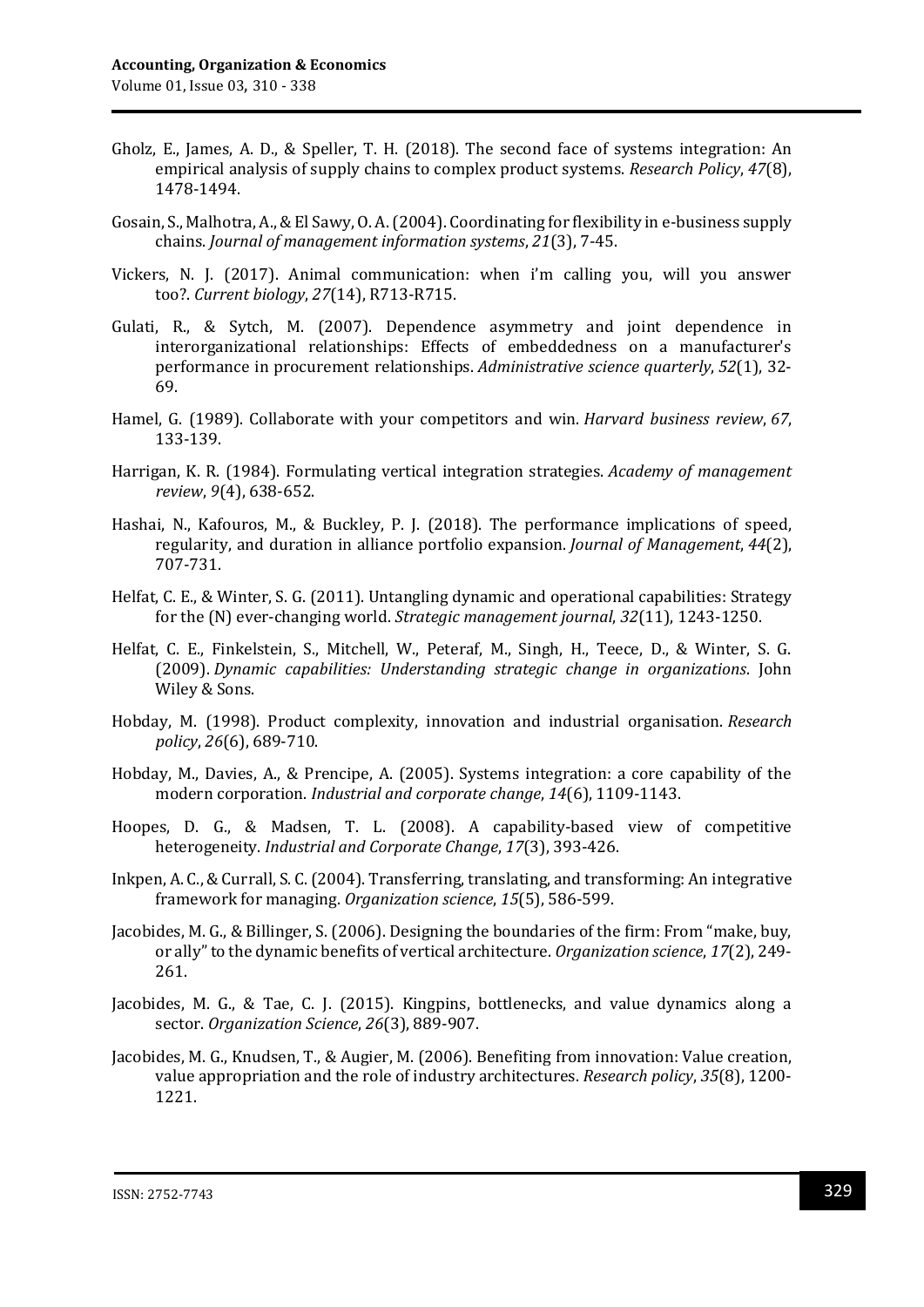- Jacobides, M. G., MacDuffie, J. P., & Tae, C. J. (2016). Agency, structure, and the dominance of OEMs: Change and stability in the automotive sector. *Strategic Management Journal*, *37*(9), 1942-1967.
- Jiang, R. J., Tao, Q. T., & Santoro, M. D. (2010). Alliance portfolio diversity and firm performance. *Strategic management journal*, *31*(10), 1136-1144.
- Kamuriwo, D. S., & Baden-Fuller, C. (2016). Knowledge integration using product R&D outsourcing in biotechnology. *Research Policy*, *45*(5), 1031-1045.
- Karna, A., Richter, A., & Riesenkampff, E. (2016). Revisiting the role of the environment in the capabilities–financial performance relationship: A meta‐analysis. *Strategic Management Journal*, *37*(6), 1154-1173.
- Katila, R., & Ahuja, G. (2002). Something old, something new: A longitudinal study of search behavior and new product introduction. *Academy of management journal*, *45*(6), 1183- 1194.
- Khanna, T., Gulati, R., & Nohria, N. (1998). The dynamics of learning alliances: Competition, cooperation, and relative scope. *Strategic management journal*, *19*(3), 193-210.
- Lahiri, N., & Narayanan, S. (2013). Vertical integration, innovation, and alliance portfolio size: Implications for firm performance. *Strategic Management Journal*, *34*(9), 1042-1064.
- Lavie, D. (2007). Alliance portfolios and firm performance: A study of value creation and appropriation in the US software industry. *Strategic management journal*, *28*(12), 1187- 1212.
- Lavie, D., & Rosenkopf, L. (2006). Balancing exploration and exploitation in alliance formation. *Academy of management journal*, *49*(4), 797-818.
- Lawson, B., Tyler, B. B., & Potter, A. (2015). Strategic suppliers' technical contributions to new product advantage: Substitution and configuration options. *Journal of Product Innovation Management*, *32*(5), 760-776.
- Lazzarini, S. G., Claro, D. P., & Mesquita, L. F. (2008). Buyer–supplier and supplier–supplier alliances: do they reinforce or undermine one another?. *Journal of Management Studies*, *45*(3), 561-584.
- Lippman, S. A., & Rumelt, R. P. (1982). An analysis of interfirm differences in efficiency under competition. *Bell Journal of Economics*, *13*(2), 418-438.
- MacDuffie, J. P., & Fujimoto, T. (2010). Why dinosaurs will keep ruling the auto industry. *Harvard Business Review*, *88*(6), 23-25.
- Magnusson, T., Tell, F., & Watson, J. (2005). From CoPS to mass production? Capabilities and innovation in power generation equipment manufacturing. *Industrial and Corporate Change*, *14*(1), 1-26.
- Mattsson, L. G.(1973). Systems selling as a strategy on industrial markets. *Industrial Marketing Management*, *3*(2), 107-120.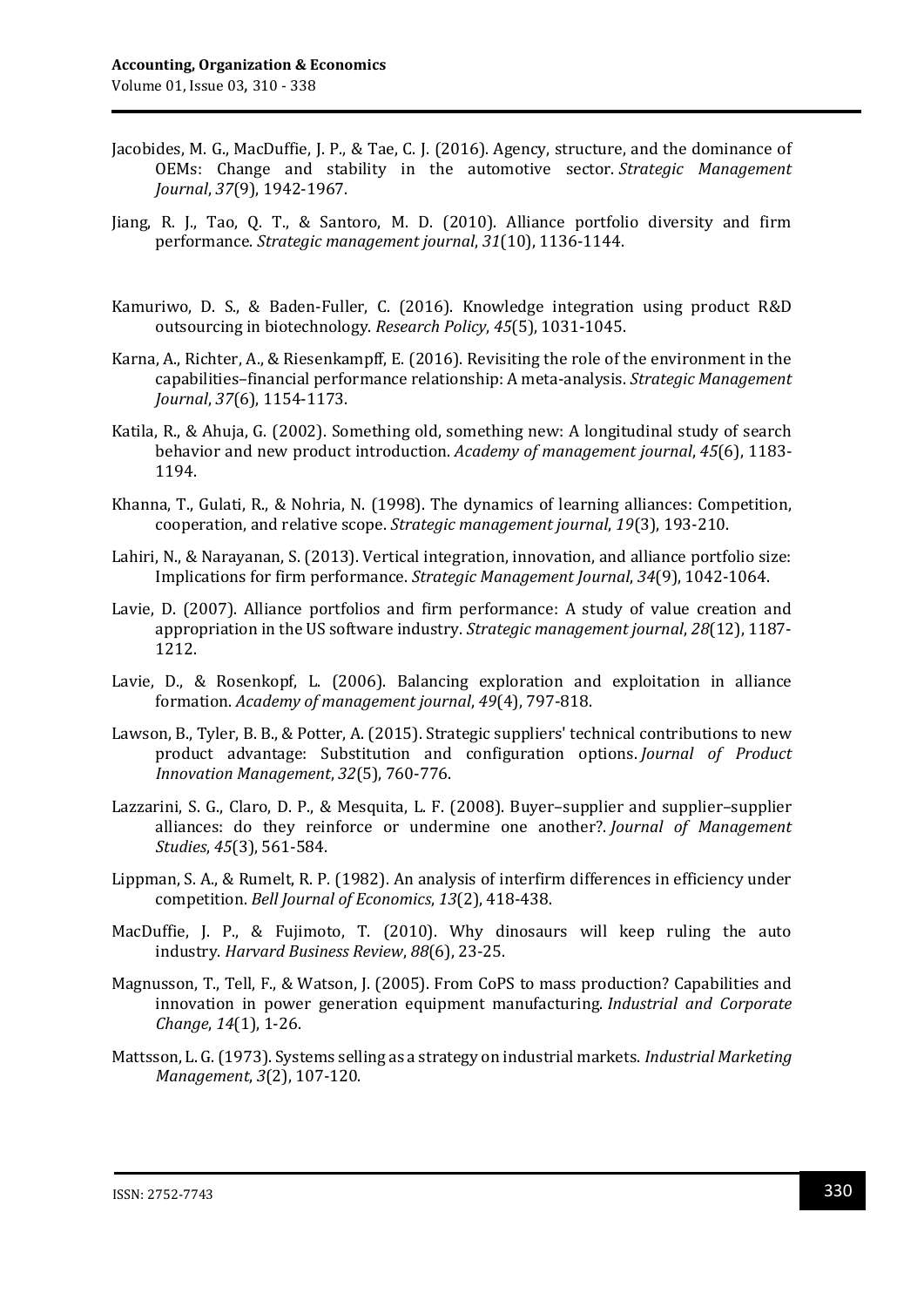- Mesquita, L. F., Anand, J., & Brush, T. H. (2008). Comparing the resource-based and relational views: knowledge transfer and spillover in vertical alliances. *Strategic management journal*, *29*(9), 913-941.
- Mitchell, W., & Singh, K. (1996). Survival of businesses using collaborative relationships to commercialize complex goods. *Strategic management journal*, *17*(3), 169-195.
- Musarra, G., Robson, M. J., & Katsikeas, C. S. (2016). The influence of desire for control on monitoring decisions and performance outcomes in strategic alliances. *Industrial Marketing Management*, *55*, 10-21.
- Nahapiet, J., & Ghoshal, S. (1998). Social capital, intellectual capital, and the organizational advantage. *Academy of management review*, *23*(2), 242-266.
- Zetterberg, C., & Öfverholm, T. (1999). Carpal tunnel syndrome and other wrist/hand symptoms and signs in male and female car assembly workers. *International Journal of Industrial Ergonomics*, *23*(3), 193-204.
- Strike, V. M., Gao, J., & Bansal, P. (2006). Being good while being bad: Social responsibility and the international diversification of US firms. *Journal of International Business Studies*, *37*(6), 850-862.
- Novak, S., & Eppinger, S. D. (2001). Sourcing by design: Product complexity and the supply chain. *Management science*, *47*(1), 189-204.
- Novak, S., & Stern, S. (2005). *How Does Outsourcing Affect Performance Over the Product Lifecycle? Evidence from the Auto Industry*. mimeo.
- Novak, S., & Stern, S. (2009). Complementarity among vertical integration decisions: Evidence from automobile product development. *Management Science*, *55*(2), 311-332.
- Nygaard, A., & Dahlstrom, R. (2002). Role stress and effectiveness in horizontal alliances. *Journal of Marketing*, *66*(2), 61-82.
- Paliwoda, S. J., & Bonaccorsi, A. (1993). Selling Solutions to Complex Problems. *Industrial Marketing Management*, *22*(2), 156-160.
- Parente, R. C., & Geleilate, J. M. G. (2016). Developing new products in the automotive industry: exploring the interplay between process clockspeed and supply chain integration. *Industrial and corporate change*, *25*(3), 507-521.
- Park, S. H., & Ungson, G. R. (2001). Interfirm rivalry and managerial complexity: A conceptual framework of alliance failure. *Organization science*, *12*(1), 37-53.
- Pil, F. K., & Cohen, S. K. (2006). Modularity: Implications for imitation, innovation, and sustained advantage. *Academy of management Review*, *31*(4), 995-1011.
- Prencipe, A. (1997). Technological competencies and product's evolutionary dynamics a case study from the aero-engine industry. *Research policy*, *25*(8), 1261-1276.
- Prencipe, A. (2000). Breadth and depth of technological capabilities in CoPS: the case of the aircraft engine control system. *Research policy*, *29*(7-8), 895-911.
- Rindfleisch, A., & Moorman, C. (2001). The acquisition and utilization of information in new product alliances: A strength-of-ties perspective. *Journal of marketing*, *65*(2), 1-18.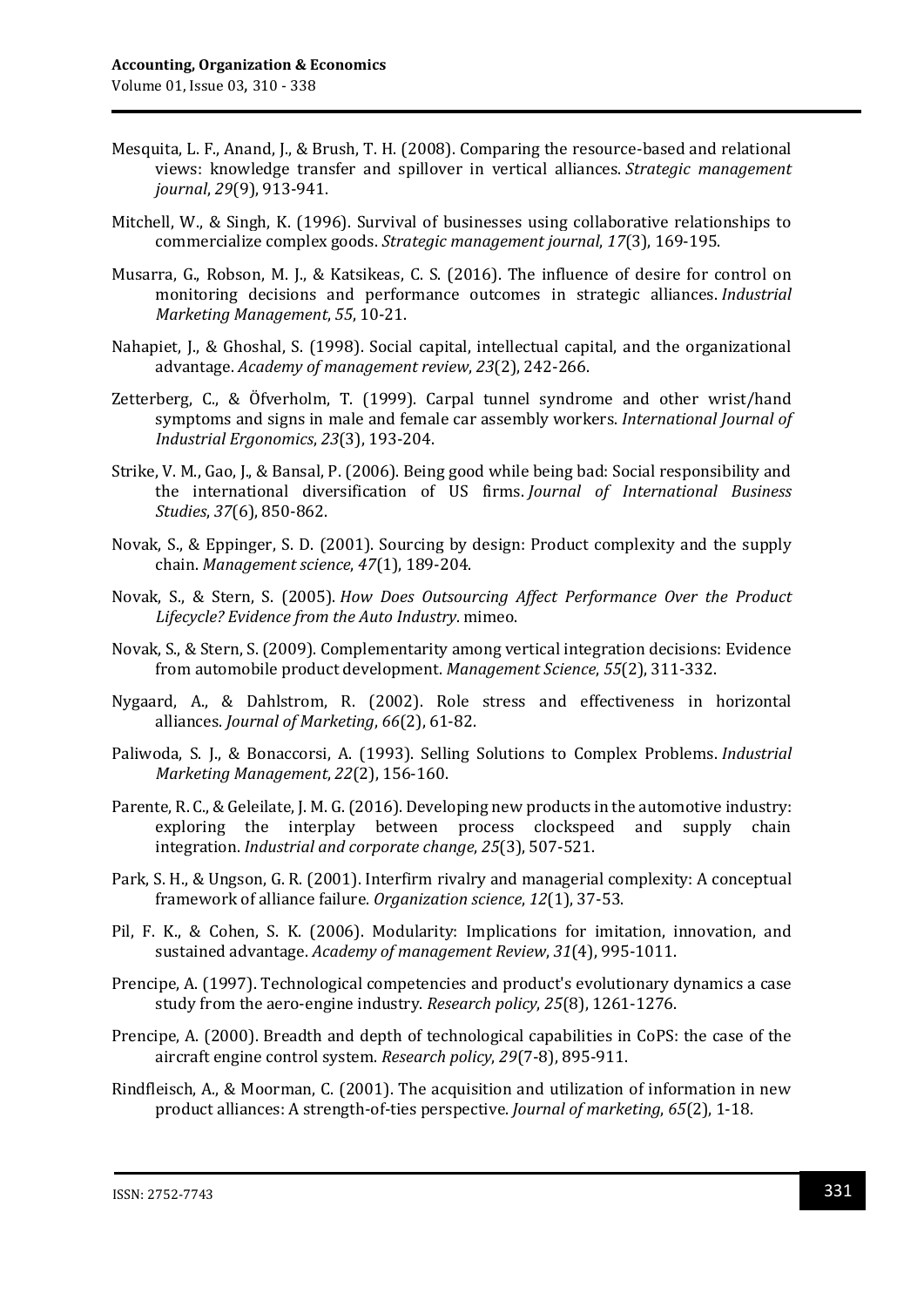- Rothaermel, F. T. (2001). Incumbent's advantage through exploiting complementary assets via interfirm cooperation. *Strategic management journal*, *22*(6‐7), 687-699.
- Rothaermel, F. T., & Deeds, D. L. (2004). Exploration and exploitation alliances in biotechnology: A system of new product development. *Strategic management journal*, *25*(3), 201-221.
- Rumelt, R. P. (1984). Toward a Strategic Theory of the Firm." In Competitive Strategic Management. Ed. R. Lamb. Englewood Cliffs, NJ: Prentice Hall, 556-570.. 1991. *How Much Does Industry Matter*, 167-185.
- Schilke, O. (2014). On the contingent value of dynamic capabilities for competitive advantage: The nonlinear moderating effect of environmental dynamism. *Strategic management journal*, *35*(2), 179-203.
- Schilke, O., Hu, S., & Helfat, C. E. (2018). Quo vadis, dynamic capabilities? A content-analytic review of the current state of knowledge and recommendations for future research. *Academy of management annals*, *12*(1), 390-439.
- Schulze, A., Brojerdi, G., & von Krogh, G. (2014). Those who know, do. Those who understand, teach. Disseminative capability and knowledge transfer in the automotive industry. *Journal of Product Innovation Management*, *31*(1), 79-97.
- Silverman, B. S., & Baum, J. A. (2002). Alliance-based competitive dynamics. *Academy of management journal*, *45*(4), 791-806.
- Sluyts, K., Matthyssens, P., Martens, R., & Streukens, S. (2011). Building capabilities to manage strategic alliances. *Industrial Marketing Management*, *40*(6), 875-886.
- Slywotzky, A. J. (1997). Value migration: how to think several moves ahead of the competition. *Long Range Planning*, *2*(30), 314.
- Srinivasan, R., & Brush, T. H. (2006). Supplier performance in vertical alliances: The effects of self-enforcing agreements and enforceable contracts. *Organization science*, *17*(4), 436- 452.
- Stuart, T. E. (2000). Interorganizational alliances and the performance of firms: a study of growth and innovation rates in a high‐technology industry. *Strategic management journal*, *21*(8), 791-811.
- Teece, D. J. (2016). Dynamic capabilities and entrepreneurial management in large organizations: Toward a theory of the (entrepreneurial) firm. *European Economic Review*, *86*, 202-216.
- Teece, D. J., Pisano, G., & Shuen, A. (1997). (1997). Dynamic capabilities and strategic management. *Resources, Firms, and Strategies: A Reader in the Resource-Based Perspective*, 268.
- Uzzi, B. (1996). The sources and consequences of embeddedness for the economic performance of organizations: The network effect. *American sociological review*, 674- 698.
- Vickers, N. J. (2017). Animal communication: when i'm calling you, will you answer too?. *Current biology*, *27*(14), R713-R715.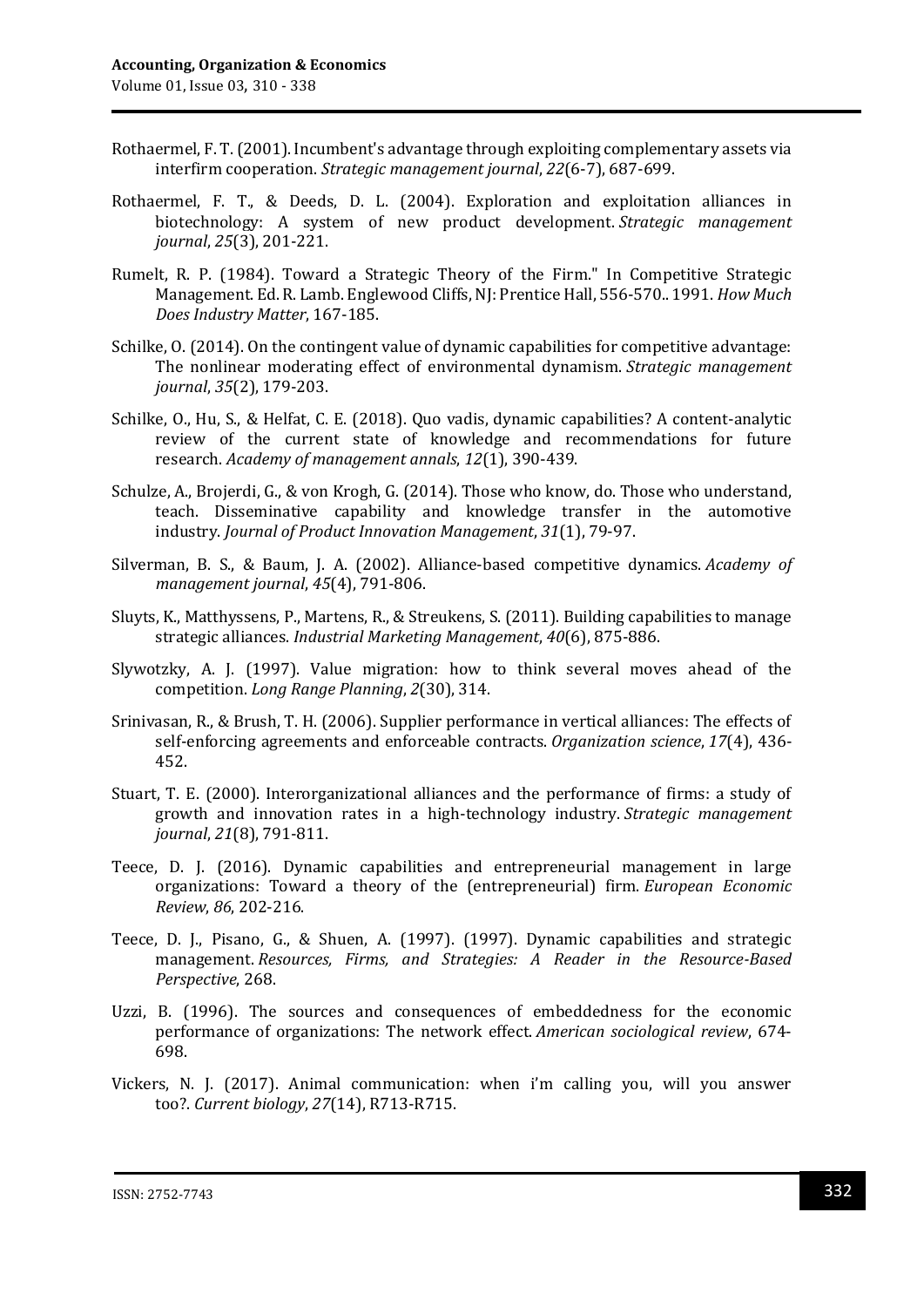- Whitford, J., & Zirpoli, F. (2014). Pragmatism, practice, and the boundaries of organization. *Organization Science*, *25*(6), 1823-1839.
- Wagner, S. M., & Hoegl, M. (2006). Involving suppliers in product development: Insights from R&D directors and project managers. *Industrial marketing management*, *35*(8), 936-943.
- Wernerfelt, B. (1984). A resource view based of the firm. *Strategic Management Journal*, *5*(2), 171-180.
- Wooldridge, J. M. (2010). *Econometric analysis of cross section and panel data*. MIT press.
- Zollo, M., & Winter, S. G. (2002). Deliberate learning and the evolution of dynamic capabilities. *Organization science*, *13*(3), 339-351.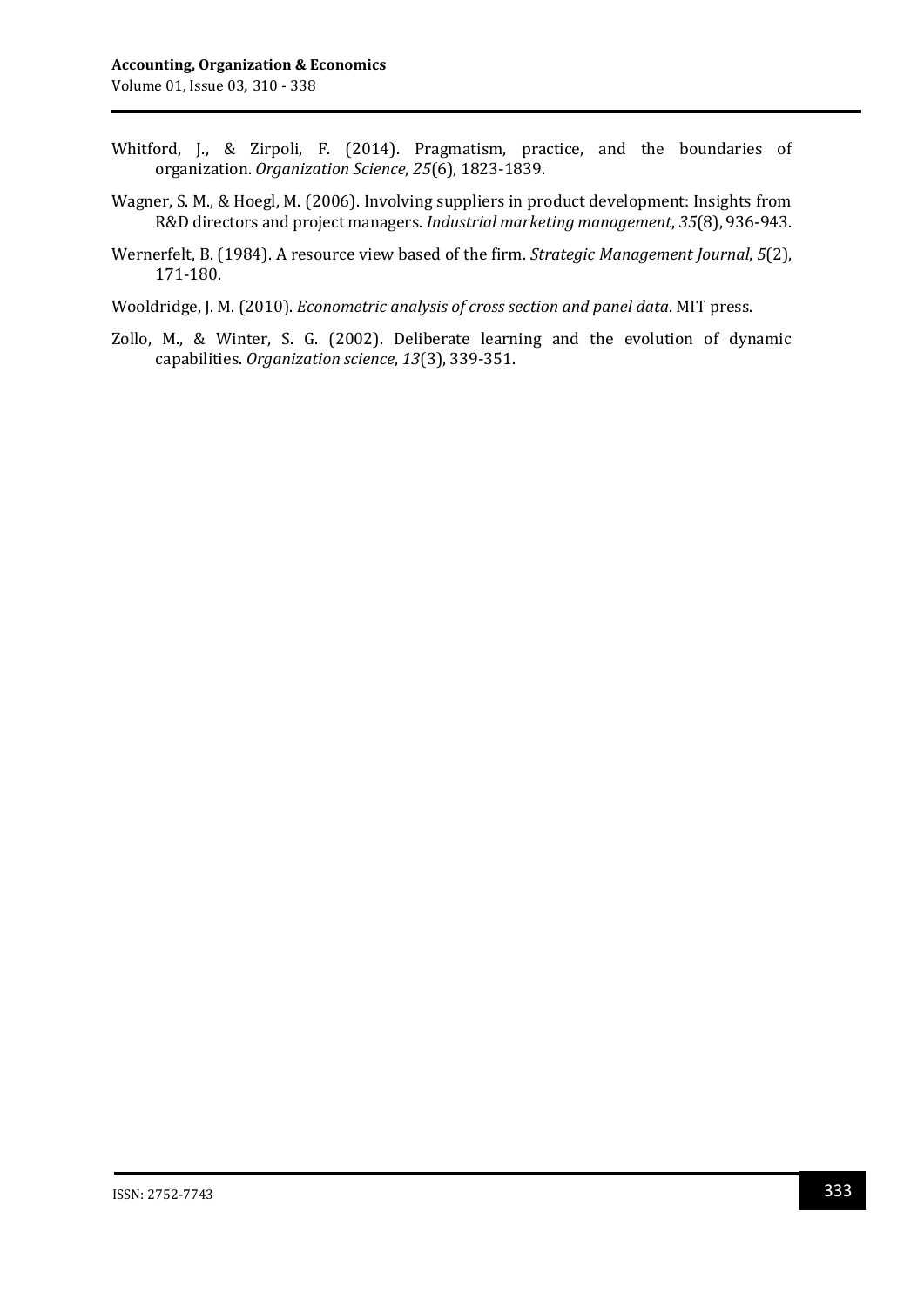Volume 01, Issue 03, 310 - 338

| Variable           | rabic 1. variabic operationalizations.<br>Operationalization | Source                 |
|--------------------|--------------------------------------------------------------|------------------------|
|                    |                                                              | Bloomberg              |
| Return on assets   | Net income divided by total assets in                        | and                    |
| (ROA)              | year t                                                       | Compustat              |
| Systems            | Total number of unique systems                               | <b>MarkLines</b>       |
| integration        | manufactured in year t                                       |                        |
| capability         |                                                              |                        |
| Vertical alliances | The five-year average of all                                 | <b>SDC Platinum</b>    |
| with buyers        | manufacturing alliances with                                 |                        |
|                    | automakers                                                   |                        |
| Horizontal         | The five-year average of all                                 | <b>SDC Platinum</b>    |
| alliances          | manufacturing alliances with other                           |                        |
|                    | suppliers                                                    |                        |
|                    |                                                              | Bloomberg              |
| Firm age           | Number of years since establishment                          | and                    |
|                    |                                                              | Compustat              |
| Firm size          |                                                              | Bloomberg<br>and       |
|                    | Total number of employees                                    |                        |
|                    |                                                              | Compustat<br>Bloomberg |
| Leverage ratio     | Total debt over total equity                                 | and                    |
|                    |                                                              | Compustat              |
|                    |                                                              | Bloomberg              |
| R&D intensity      | R&D expenditures over total sales                            | and                    |
|                    |                                                              | Compustat              |
| Innovation         |                                                              |                        |
| output             | Number of patent applications in year t                      | <b>USPTO</b>           |
|                    |                                                              | Bloomberg<br>and       |
| Past performance   | Firm's ROA in year t-1                                       |                        |
|                    |                                                              | Compustat              |
| Other alliances    | Five-year average of all                                     | <b>SDC Platinum</b>    |
|                    | nonmanufacturing-purposed strategic                          |                        |
|                    | alliances                                                    |                        |

## **Table 1: Variable operationalizations.**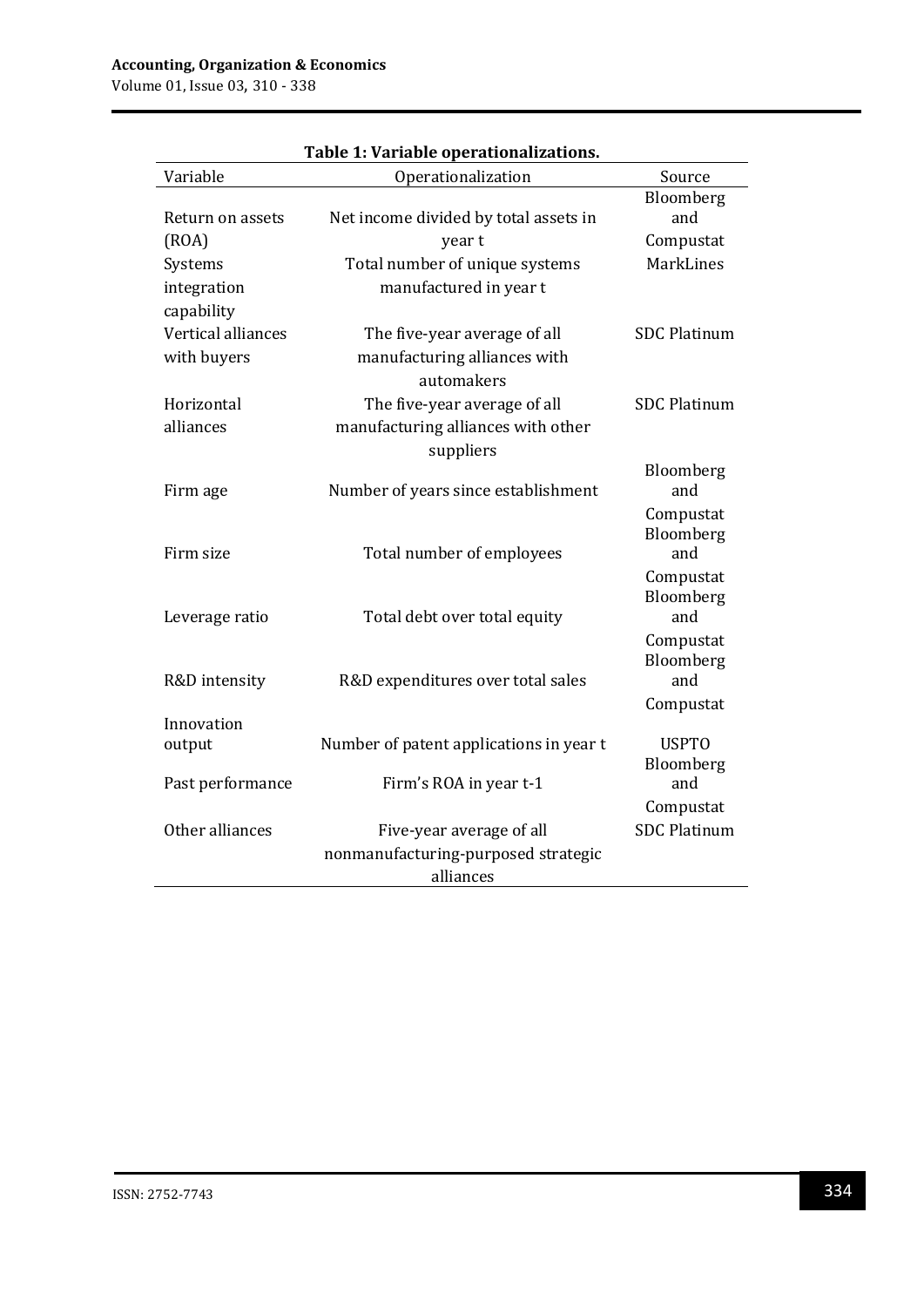#### **Table 2: Descriptive statistics and pairwise correlations.**

|                                   | Mean   | <b>SD</b> |         | 2       | 3    | 4       | 5       | 6       |      | 8       | 9       | 10   |
|-----------------------------------|--------|-----------|---------|---------|------|---------|---------|---------|------|---------|---------|------|
| 1.Performance                     | 3.33   | 5.49      |         |         |      |         |         |         |      |         |         |      |
| 2.Age                             | 3.70   | 0.96      | 0.02    |         |      |         |         |         |      |         |         |      |
| 3.Size                            | 21.421 | 41.324    | 0.01    | 0.08    |      |         |         |         |      |         |         |      |
| 4. Leverage                       | 95.01  | 321.00    | $-0.13$ | $-0.02$ | 0.00 |         |         |         |      |         |         |      |
| 5. Past performance               | 3.33   | 5.49      | 0.47    | 0.02    | 0.00 | $-0.16$ | 1       |         |      |         |         |      |
| 6.R&D intensity                   | 0.02   | 0.02      | $-0.01$ | $-0.05$ | 0.26 | $-0.06$ | $-0.04$ |         |      |         |         |      |
| 7. Innovation output              | 15.49  | 80.43     | 0.00    | 0.01    | 0.48 | $-0.01$ | 0.03    | 0.20    | 1    |         |         |      |
| 8.0ther alliances                 | 0.12   | 0.19      | $-0.01$ | $-0.02$ | 0.27 | $-0.01$ | 0.00    | 0.01    | 0.01 | 1       |         |      |
| 9. Systems integration capability | 0.93   | 3.57      | 0.02    | 0.01    | 0.41 | 0.04    | 0.02    | 0.27    | 0.04 | 0.02    |         |      |
| 10. Vertical alliances            | 0.14   | 0.29      | 0.05    | $-0.01$ | 0.04 | 0.01    | $-0.02$ | $-0.04$ | 0.00 | $-0.01$ | $-0.02$ |      |
| 11. Horizontal alliances          | 0.20   | 0.26      | $-0.01$ | $-0.03$ | 0.27 | $-0.03$ | 0.04    | 0.08    | 0.10 | 0.03    | 0.16    | 0.07 |

Correlations greater than 0.04 are significant at  $p < 0.05$ ; N = 987.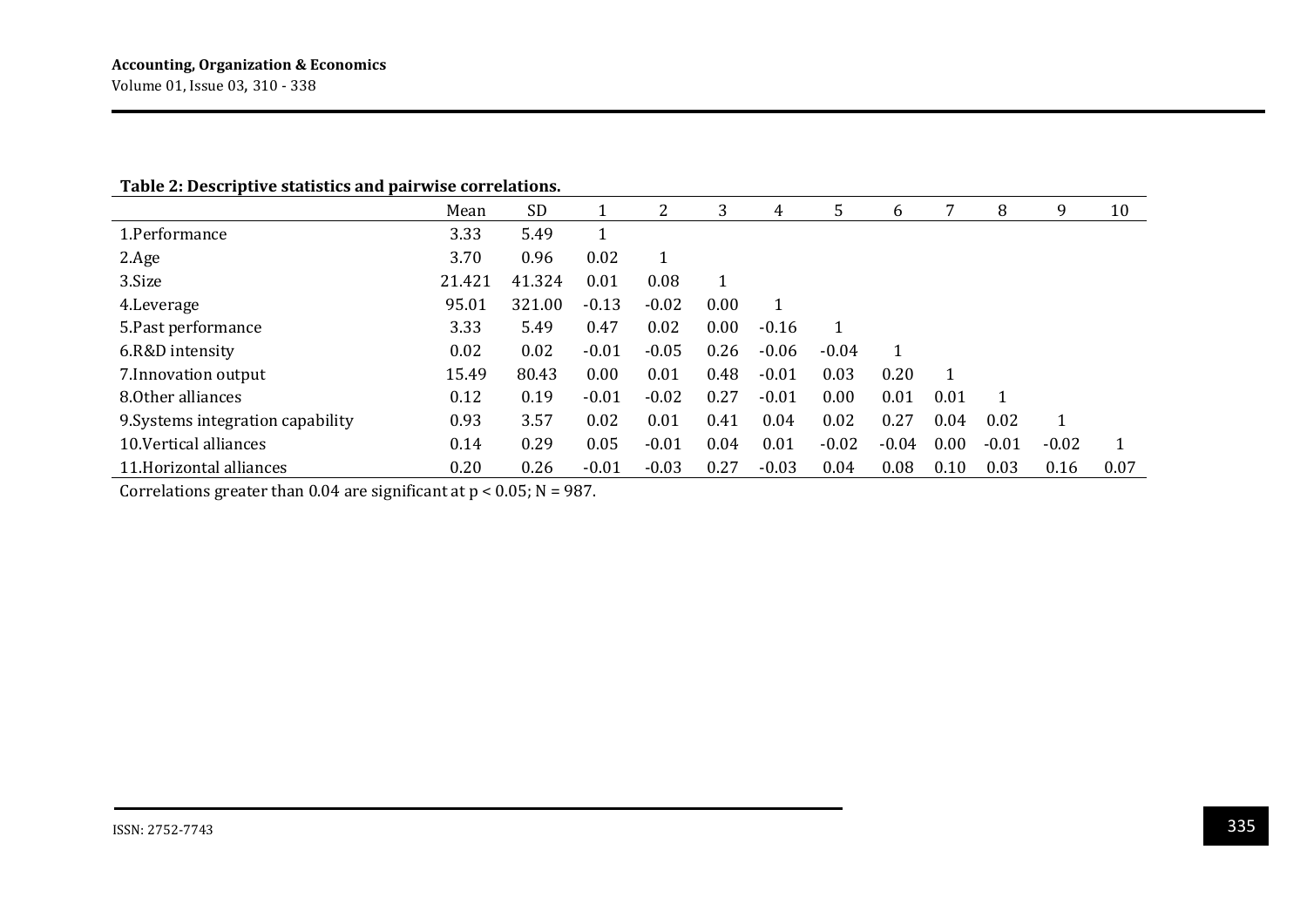Volume 01, Issue 03, 310 - 338

## **Table 3: Panel regression results.**

| DV: ROA                                   | Model 1    |           | Model 2<br>Model 3 |           |             |           | Model 4     |           | Model 5     |          |
|-------------------------------------------|------------|-----------|--------------------|-----------|-------------|-----------|-------------|-----------|-------------|----------|
|                                           | Coef.      | Std. Err. | Coef.              | Std. Err. | Coef.       | Std. Err. | Coef.       | Std. Err. | Coef.       | Std. Err |
| Age                                       | $-0.860$   | (2.820)   | (0.401)            | (2.873)   | $-0.457$    | (2.919)   | $-0.616$    | (2.888)   | $-0.665$    | (2.894)  |
| Size                                      | 0.001      | (0.001)   | 0.001              | (0.001)   | 0.001       | (0.001)   | 0.001       | (0.001)   | 0.001       | (0.001)  |
| Leverage                                  | 0.001      | (0.001)   | 0.001              | (0.001)   | 0.001       | (0.001)   | 0.001       | (0.001)   | 0.001       | (0.001)  |
| Past performance                          | $-0.183**$ | (0.055)   | $-0.183**$         | (0.054)   | $-0.182***$ | (0.054)   | $-0.187***$ | (0.054)   | $-0.184***$ | (0.054)  |
| R&D intensity                             | $-9.167$   | (20.769)  | $-13.060$          | (21.602)  | $-12.830$   | (21.642)  | $-12.060$   | (21.757)  | $-11.130$   | (21.621) |
| Innovation output                         | $0.005***$ | (0.002)   | $0.008***$         | (0.002)   | $0.008***$  | (0.002)   | $0.007***$  | (0.002)   | $0.007***$  | (0.002)  |
| Other alliances                           | $-8.340$   | (15.354)  | $-4.700$           | (14.389)  | $-4.315$    | (14.356)  | $-3.706$    | (14.175)  | $-3.640$    | (14.146) |
| Systems integration capability            |            |           | $0.496***$         | (0.167)   | $0.500***$  | (0.166)   | $0.653***$  | (0.164)   | $0.653***$  | (0.164)  |
| Vertical alliances                        |            |           | 5.506*             | (8.026)   | $-3.927$    | (5.074)   | $-2.404$    | (3.042)   | $-4.489$    | (5.001)  |
| Horizontal alliances                      |            |           | $-0.844$           | (1.175)   | $-0.573$    | (1.125)   | $-0.158$    | (1.109)   | $-0.058$    | (1.111)  |
| Systems integration capability X Vertical |            |           |                    |           | 13.220***   | (3.172)   |             |           | 12.912***   | (3.140)  |
| alliances                                 |            |           |                    |           |             |           |             |           |             |          |
| Systems integration capability X          |            |           |                    |           |             |           |             |           |             |          |
| Horizontal                                |            |           |                    |           |             |           | $-0.714***$ | (0.190)   | $-0.711***$ | (0.188)  |
| alliances                                 |            |           |                    |           |             |           |             |           |             |          |
| Constant                                  | 7,941      | (11.072)  | 6,896              | (11.135)  | 7,138       | (11.330)  | 7,659       | (11.214)  | 7,808       | (11.230) |
| Year dummies                              | Included   |           | Included           |           | Included    |           | Included    |           | Included    |          |
|                                           |            |           |                    |           |             |           |             |           |             |          |
| R-square within                           | 0.376      |           | 0.382              |           | 0.383       |           | 0.387       |           | 0.398       |          |
| R-square between                          | 0.042      |           | 0.051              |           | 0.044       |           | 0.042       |           | 0.040       |          |
| R-square overall                          | 0.082      |           | 0.057              |           | 0.054       |           | 0.053       |           | 0.051       |          |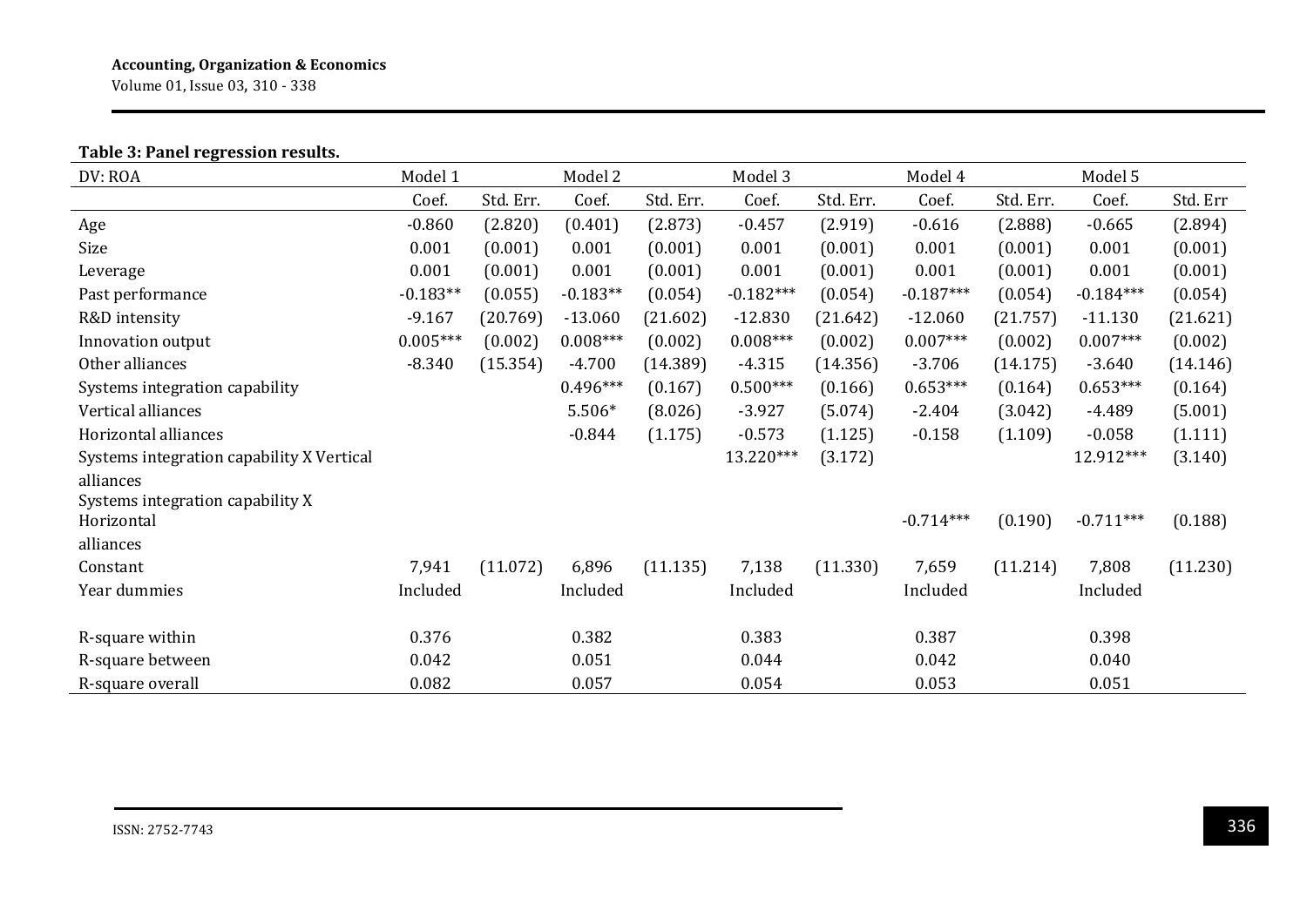## **Appendix A. Panel regression results for dependent variable net**

**income**

| DV: Net income                                        | Model 1  |         | Model 2   |         | Model 3    |         | Model 4    |         | Model 5    |         |
|-------------------------------------------------------|----------|---------|-----------|---------|------------|---------|------------|---------|------------|---------|
|                                                       |          | Std.    |           | Std.    |            | Std.    |            | Std.    |            | Std.    |
|                                                       | Coef.    | Err.    | Coef.     | Err.    | Coef.      | Err.    | Coef.      | Err.    | Coef.      | Err.    |
| Age                                                   | 0.013    | (0.025) | 0.023     | (0.025) | 0.024      | (0.025) | 0.020      | (0.025) | 0.022      | (0.025) |
| Size                                                  | $0.001*$ | (0.001) | $0.001*$  | (0.001) | $0.001*$   | (0.001) | $0.001*$   | (0.001) | 0.001      | (0.001) |
| Leverage                                              | 0.001    | (0.001) | 0.001     | (0.001) | 0.001      | (0.001) | 0.001      | (0.001) | 0.001      | (0.001) |
| Past performance                                      | 0.001    | (0.001) | 0.001     | (0.001) | 0.001      | (0.001) | 0.001      | (0.001) | 0.001      | (0.001) |
| R&D intensity                                         | 0.344    | (0.233) | 0.266     | (0.195) | 0.272      | (0.196) | 0.286      | (0.199) | 0.287      | (0.200) |
| Innovation output                                     | $0.002*$ | (0.001) | $0.002*$  | (0.001) | $0.002*$   | (0.001) | $0.002*$   | (0.001) | $0.002*$   | (0.001) |
| Other alliances                                       | $-0.229$ | (0.557) | $-0.166$  | (0.524) | $-0.165$   | (0.524) | $-0.162$   | (0.522) | $-0.159$   | (0.521) |
| Systems integration capability                        |          |         | $0.007**$ | (0.003) | 0.007      | (0.003) | 0.009      | (0.003) | 0.009      | (0.003) |
| Vertical alliances                                    |          |         | 0.053     | (0.061) | 0.015      | (0.011) | 0.039      | (0.051) | 0.092      | (0.077) |
| Horizontal alliances                                  |          |         | $-0.016$  | (0.011) | $-0.084$   | (0.071) | $-0.012$   | (0.012) | $-0.010$   | (0.012) |
| Systems integration capability X Vertical alliances   |          |         |           |         | $0.084***$ | (0.042) |            |         | $0.084***$ | (0.045) |
| Systems integration capability X Horizontal alliances |          |         |           |         |            |         | $-0.006**$ | (0.002) | $0.006**$  | (0.002) |
| Constant                                              | 0.486    | (0.099) | 0.461     | (0.099) | 0.460      | (0.099) | 0.472      | (0.100) | 0.465      | (0.099) |
| Year dummies                                          | Included |         | Included  |         | Included   |         | Included   |         | Included   |         |
|                                                       |          |         |           |         |            |         |            |         |            |         |
| R-square within                                       | 0.201    |         | 0.251     |         | 0.264      |         | 0.260      |         | 0.271      |         |
| R-square between                                      | 0.016    |         | 0.018     |         | 0.017      |         | 0.022      |         | 0.022      |         |
| R-square overall                                      | 0.003    |         | 0.003     |         | 0.002      |         | 0.002      |         | 0.002      |         |